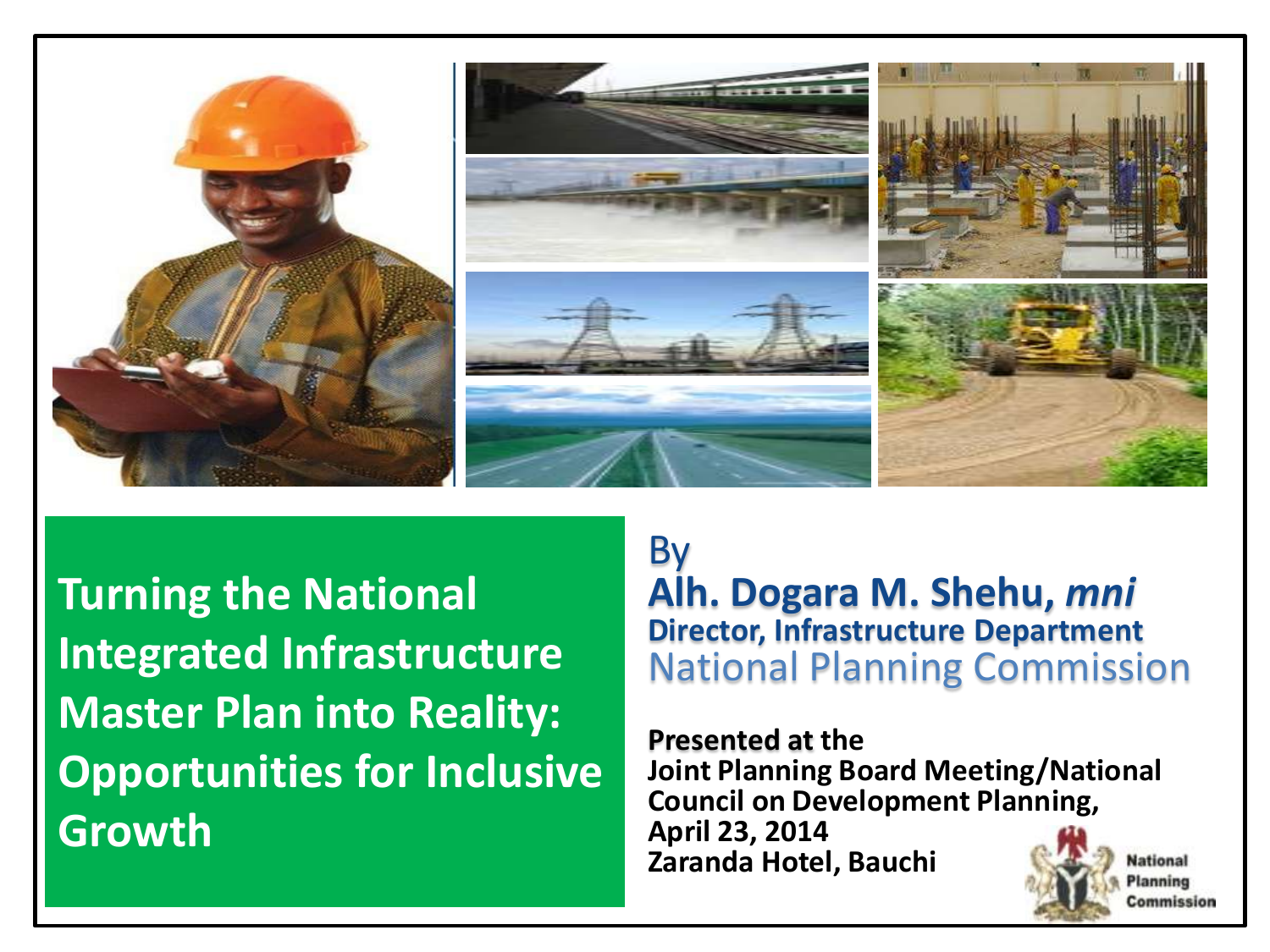# Objectives of the Presentation

- Discuss the key features of the NIIMP
- Highlight strategies for actualizing the NIIMP
- Present opportunities embedded in the NIIMP for inclusive growth

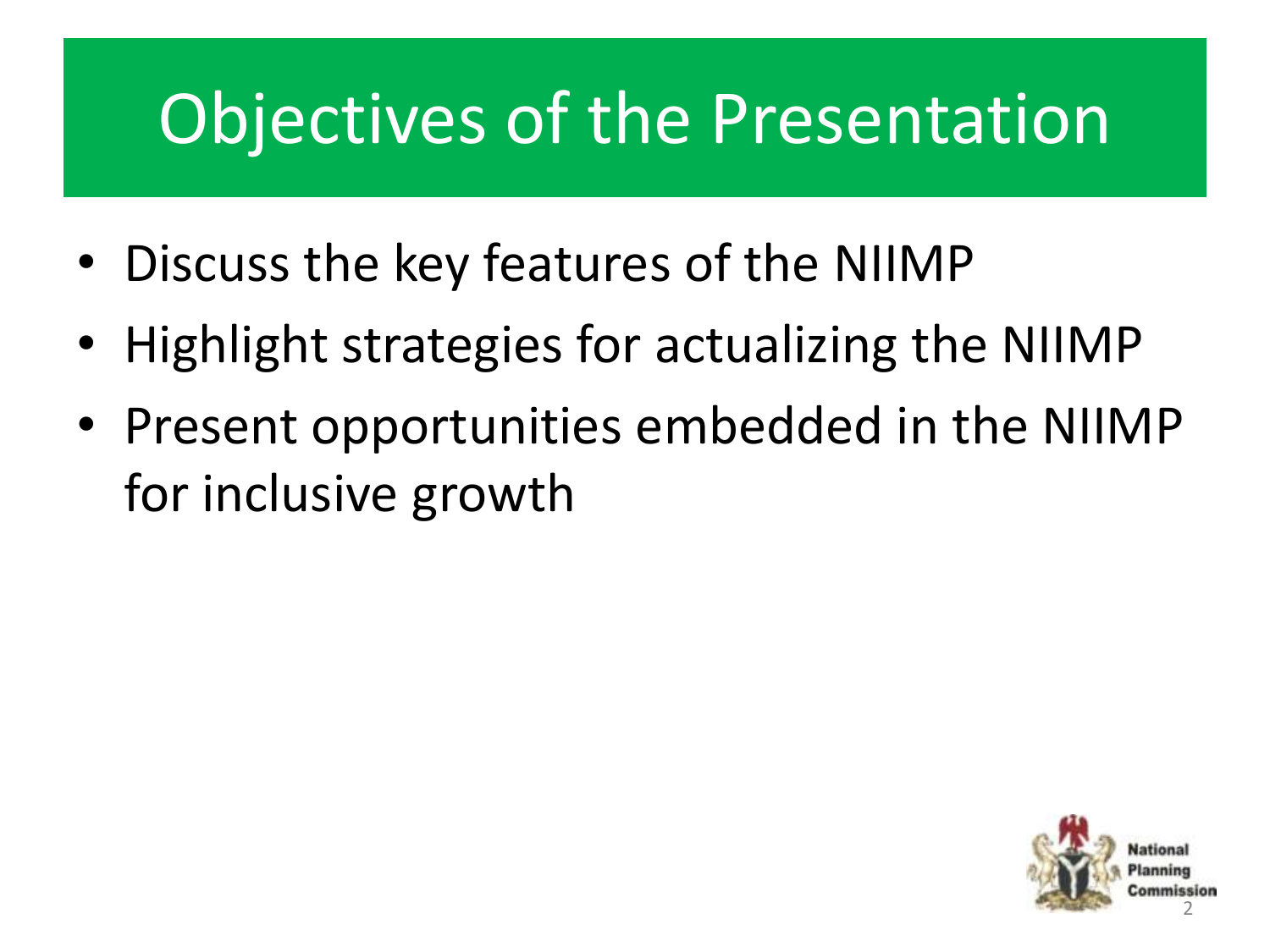## **Outline**

- Background
- NIIMP: Project Development Process
- Current State of Nigeria's Infrastructure
- Highlights of the NIIMP Document
- Highlights of 5-years Operational Plan
- NIIMP Implementation Strategies
- What is Inclusive Growth?
- NIIMP: Opportunities for Inclusive Growth
- Conclusion

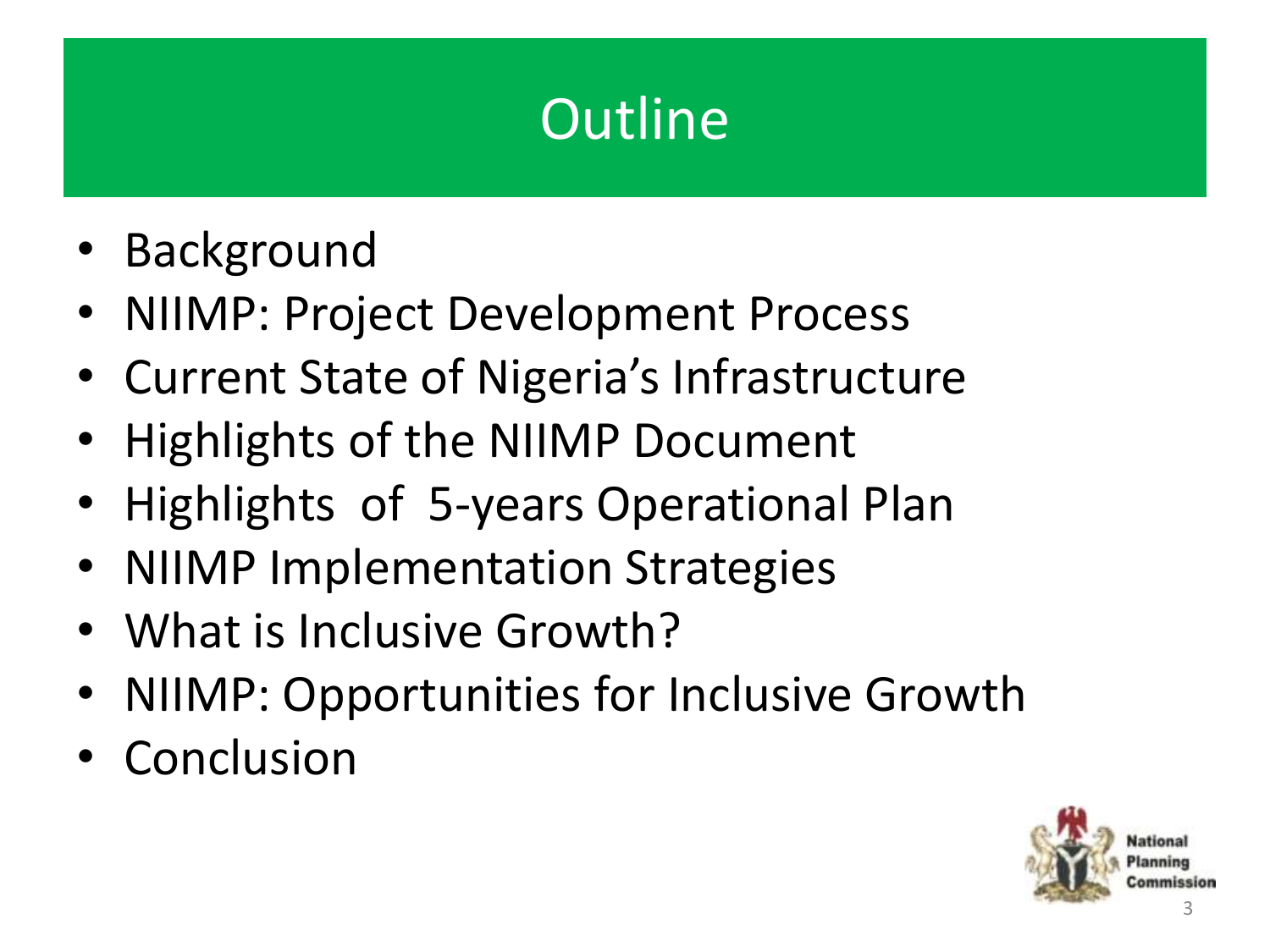# Background

- Infrastructure generally (power, transport, water, ICT, etc) is a key enabler to economic growth and development
- Nigeria's weak infrastructure base constraints socio-economic development
- The objective of the NIIMP is to address the deficiency in infrastructure stock
- FEC on November 21, 2012approved Framework for the crafting of the NIIMP (2014- 2043)

4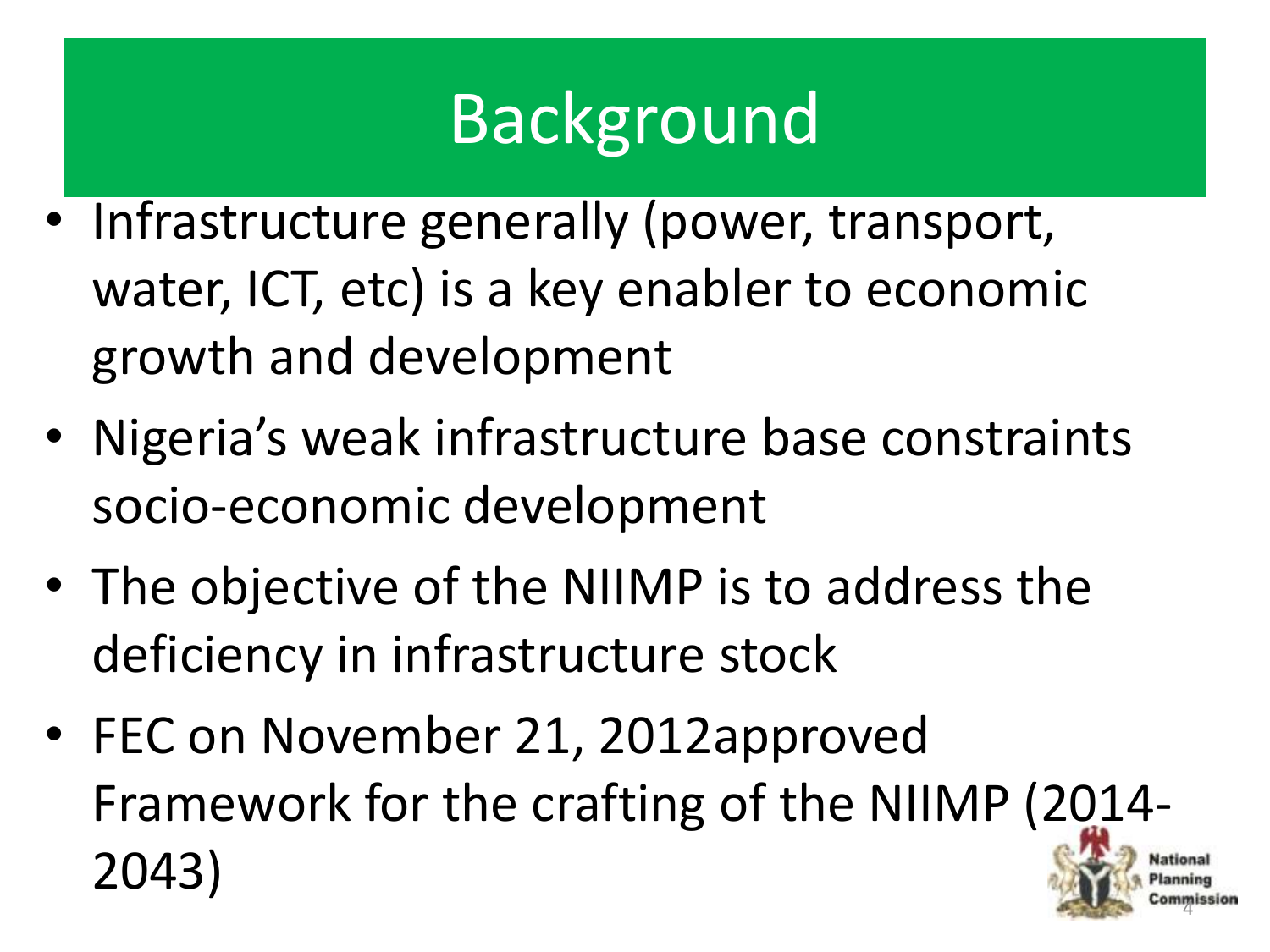- National Planning Commission was assigned the responsibility of coordinating the development of the NIIMP
- Draft NIIMP document evolved through a highly participatory process
- Over 1500 experts participated in:
	- National Steering Committee (NSC)
	- National Technical Working Group (NTWG)
	- Business Support Group (BSG)
	- 11 Technical Working Groups (TWG)

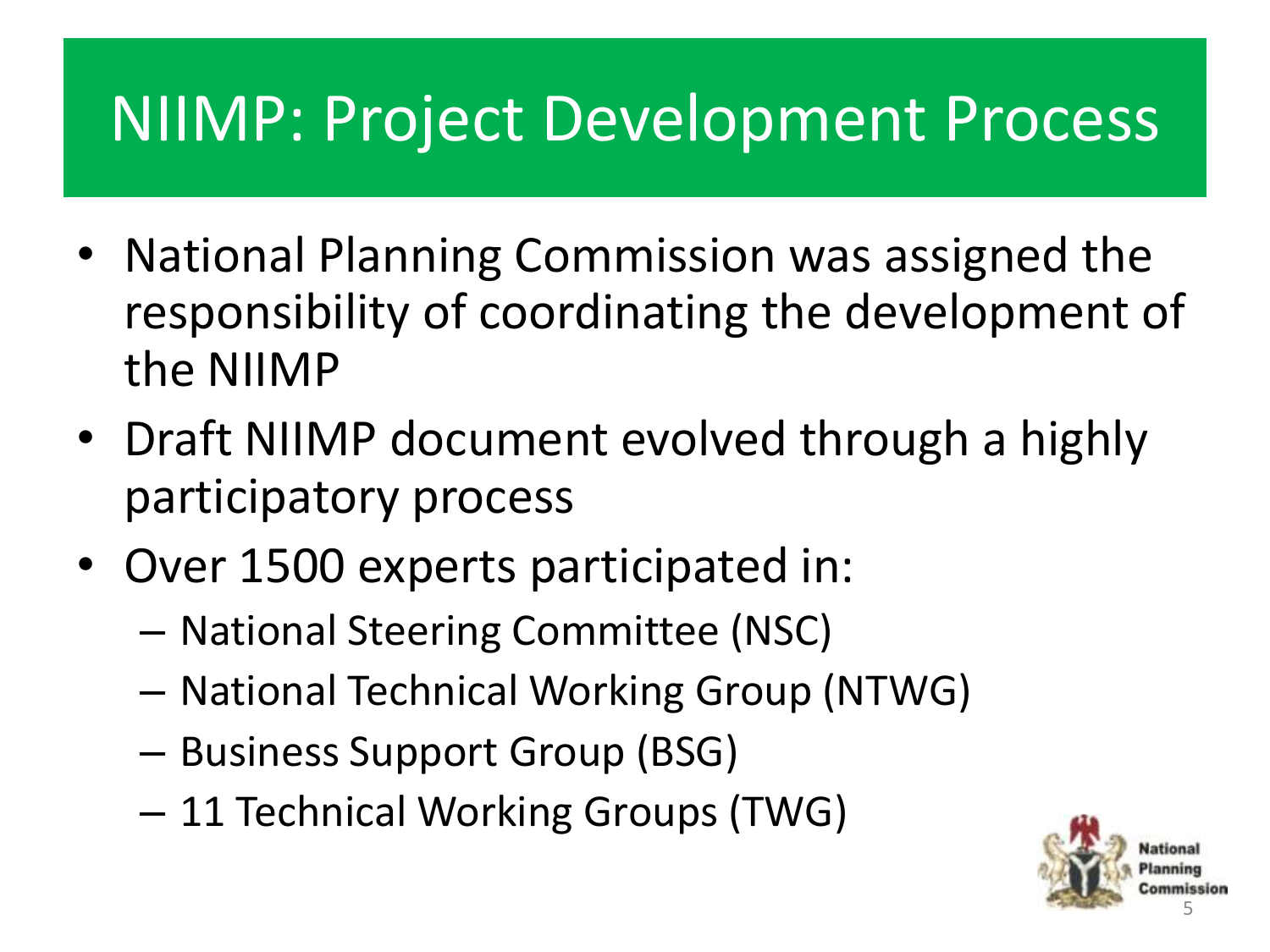#### **Project Development Structure**

- **11 TWGs**
	-
	-
	- **Housing & Reg. Dev. --Soc. Infrastructure**
	-
	-
	- **Plan Delivery and M&E**
- **Each TWG had 30-40 members**
- **6 regular meetings of 11 TWGs**
- **5 regular meetings of the BSG**
- **1 meeting of the NTWG**
- **2 meetings of the NSC**
- **The process took over 9 months to complete**
- **Energy --Transport**
- **ICT --Water, Agric & Mining**
	-
- **States' Infrastructure -- Vital Registration & Security**
- **Financing --Legal and Regulatory**

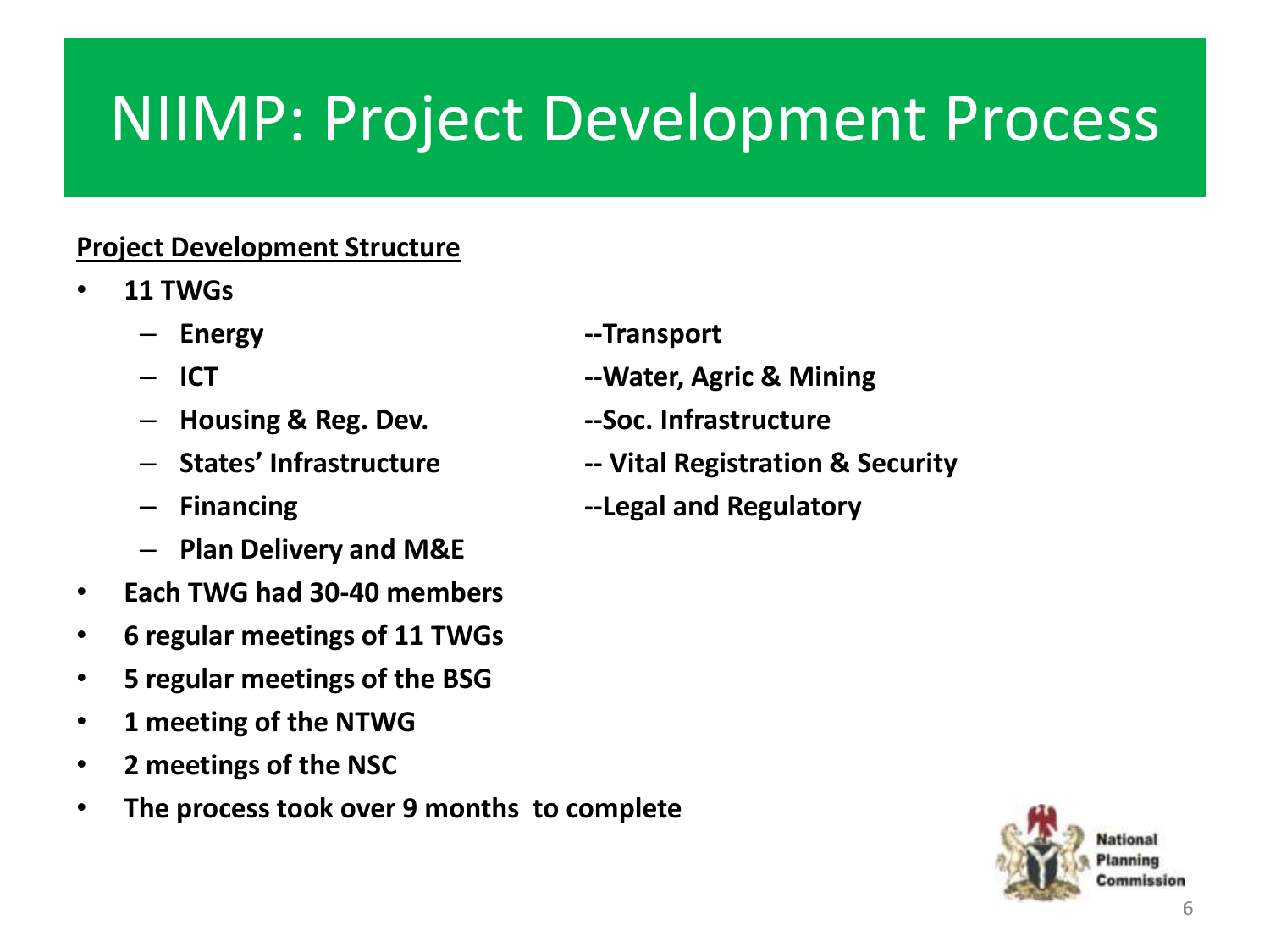- A global consulting firm, McKinsey & Co, provided the technical support
- Draft NIIMP blueprint was validated in all the 6 geo-political zones for additional inputs
- This shows the extensiveness of the work process in the development of the NIIMP Document
- Draft NIIMP document is awaiting consideration and inputs of NEC, and approval of FEC

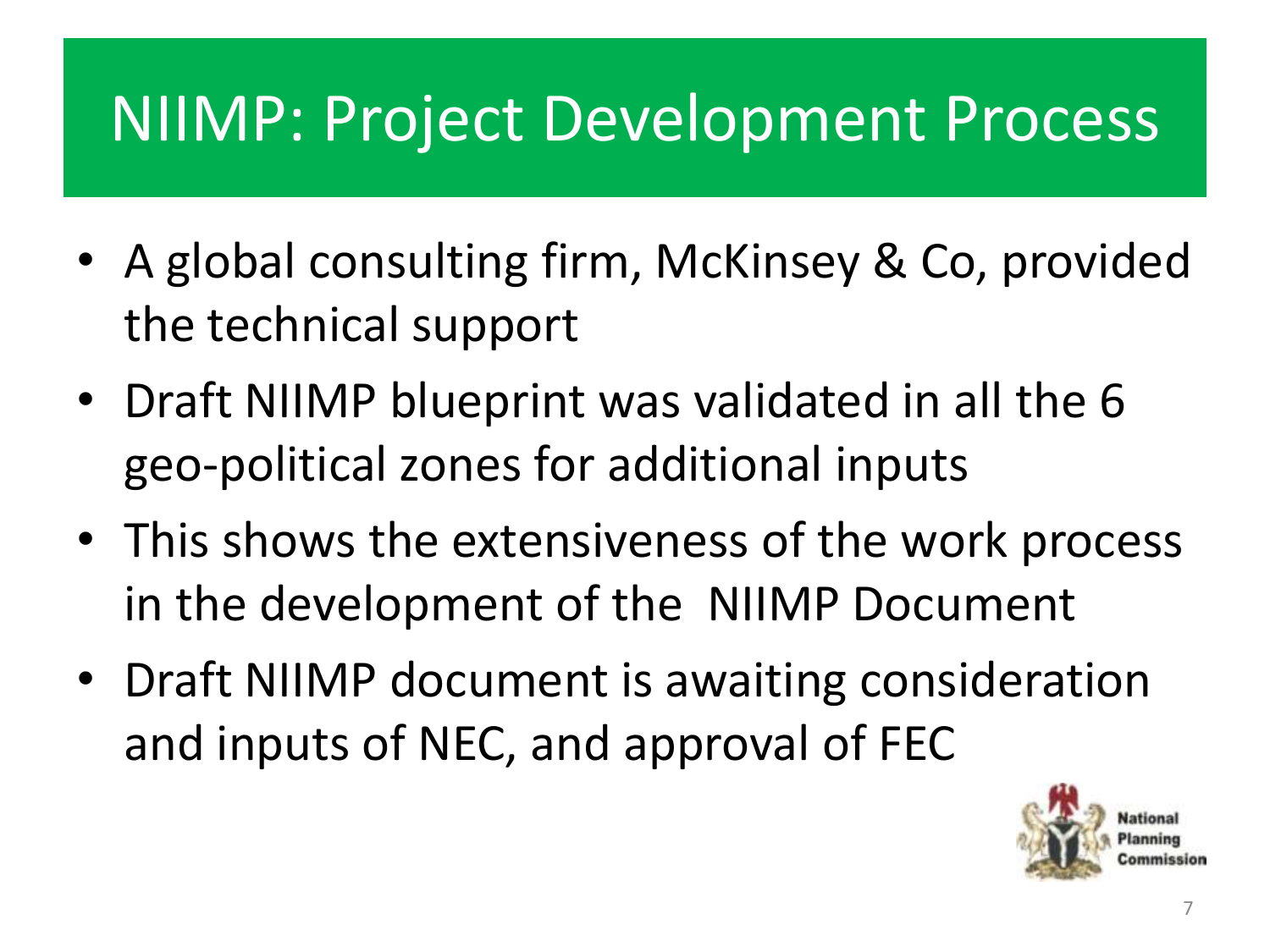- States Participation Process
	- –At all levels of NIIMP development process States were involved through zonal representatives
	- –Equally also, a TWG (States' Infrastructure TWG) was dedicated primarily to address sub-national infrastructure needs
	- –Each zonal representative was expected to coordinate the inputs of the States in the zone
	- –3 States (Edo, Nasarawa and Enugu States) made submissions to this TWG
	- –Zonal validation workshops were also held in 6 geopolitical zones (Benue, Cross-River, Enugu, Gombe, Kano and Oyo States) for additional inputs into the draft NIIMP document

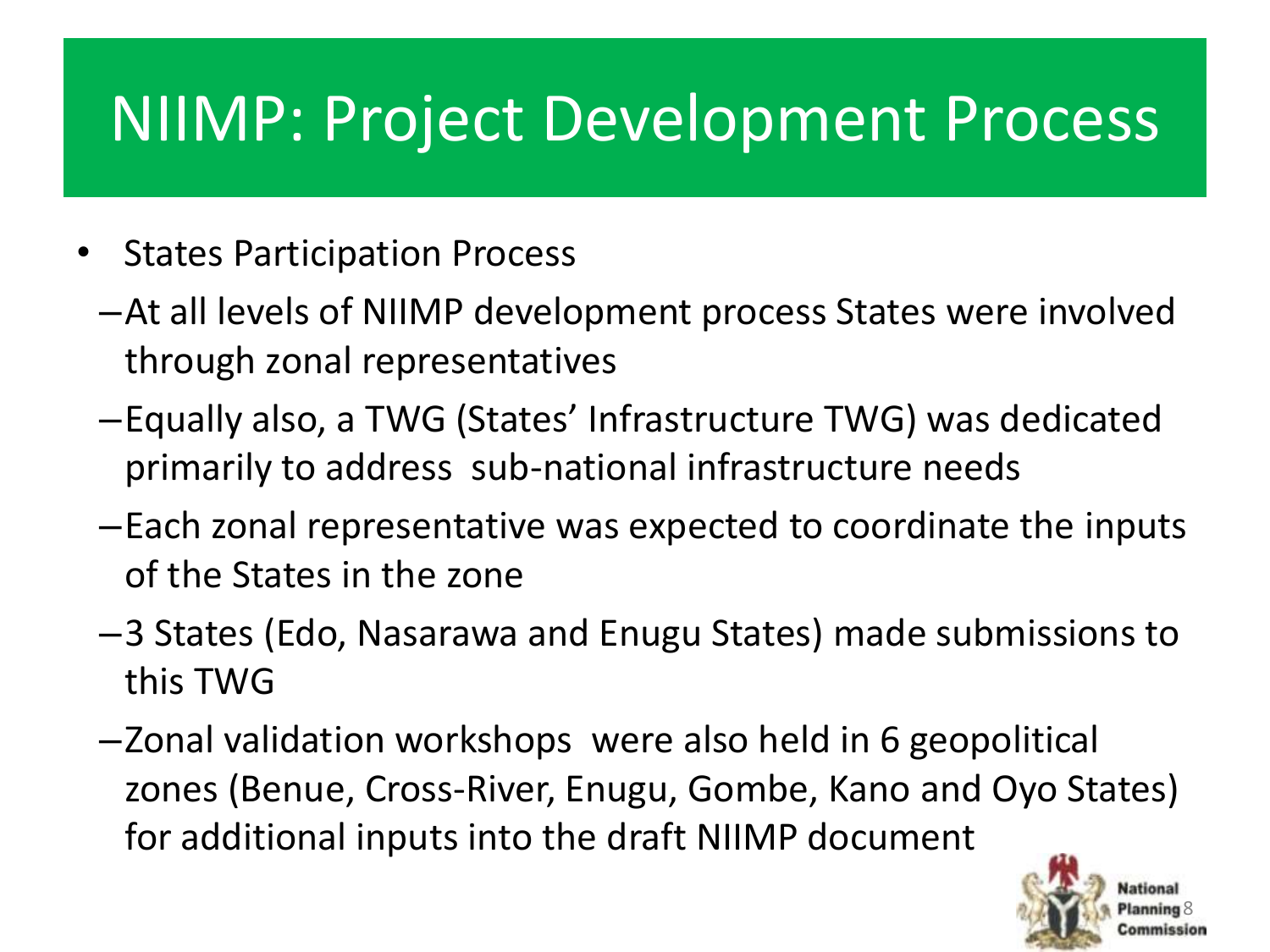### **Current Situation of Nigeria's Infrastructure**

- The assessment of Nigeria's infrastructure frame before the development of the NIIMP in January 2013 confirms the following key attributes:
	- Core infrastructure stock was estimated at 35-40% of the GDP (1990 base year)
	- Infrastructure stock was inadequate for desired growth and socio-economic development
	- Infrastructure development was incoherent, inconsistent, lacks continuity and coordination

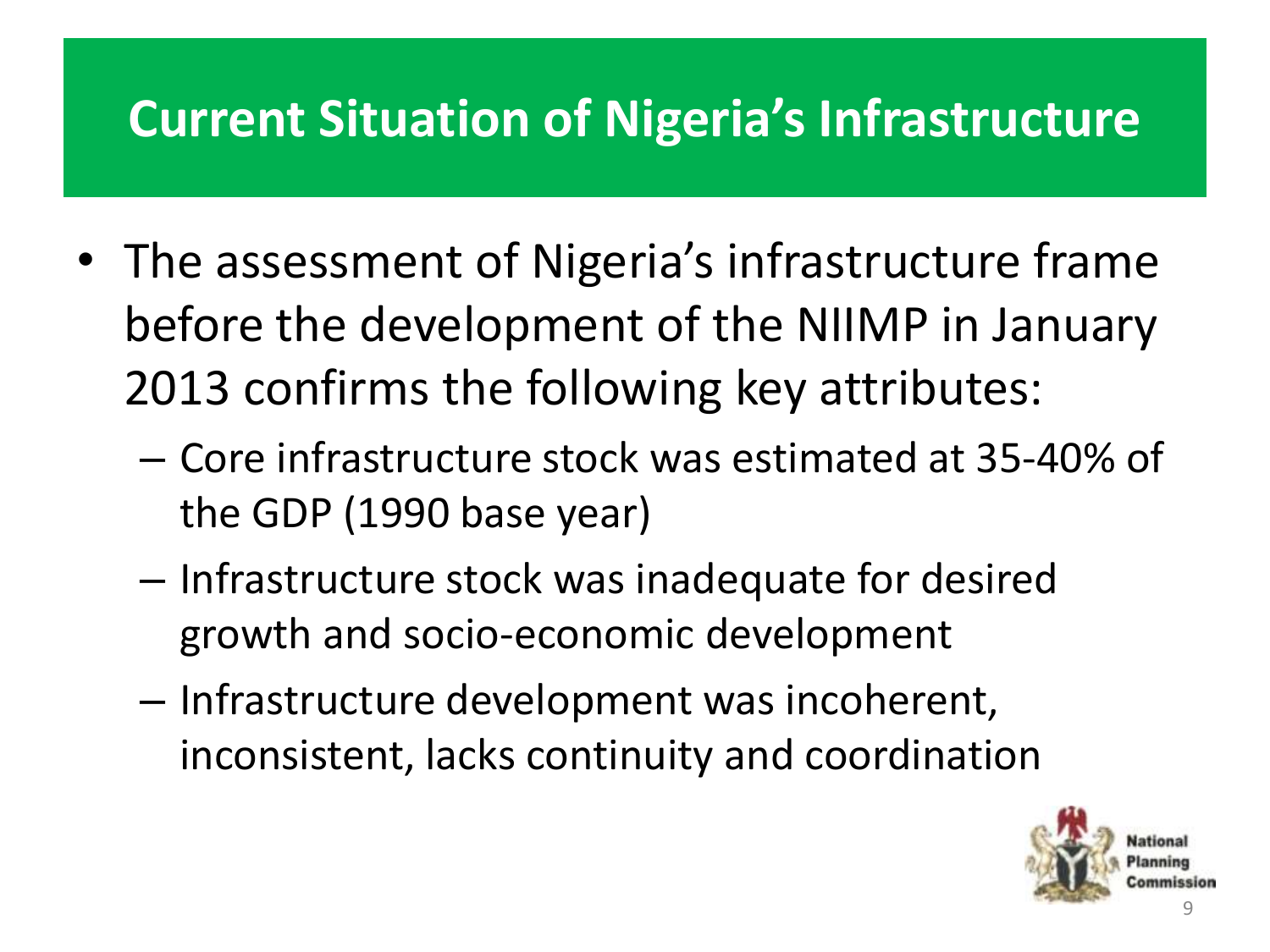### **Nigeria's Current Stock of Transport Infrastructure**



- 90% of all freight and passenger moved by roads
- •National road network of about 200,000km
- Federal: 35,000km (18%)
- States: 17,000km (15%)
- Local Government roads 150,000km (57%)
- 32% of federal roads in good condition
- 22% states roads in good condition



- 93 general cargo berths
- 5 RORO berths
- 7 bulk solid cargo berths
- 11 bulk liquid cargo and 63 buoy berths
- 650 different pieces of cargo handling equipment
- About 3,00km of 10,000 km inland waterways navigable



- 3,505 km narrow gauge rail line
- 827 km narrow gauge sidings and loops
- 255 km standard gauge (ongoing)
- 715 km of branch lines
- 280 stations
- 267 outstations
- 353 bridges

Road | | Ports || Rails | | Air



- 4 international airports,
- 18 domestic airports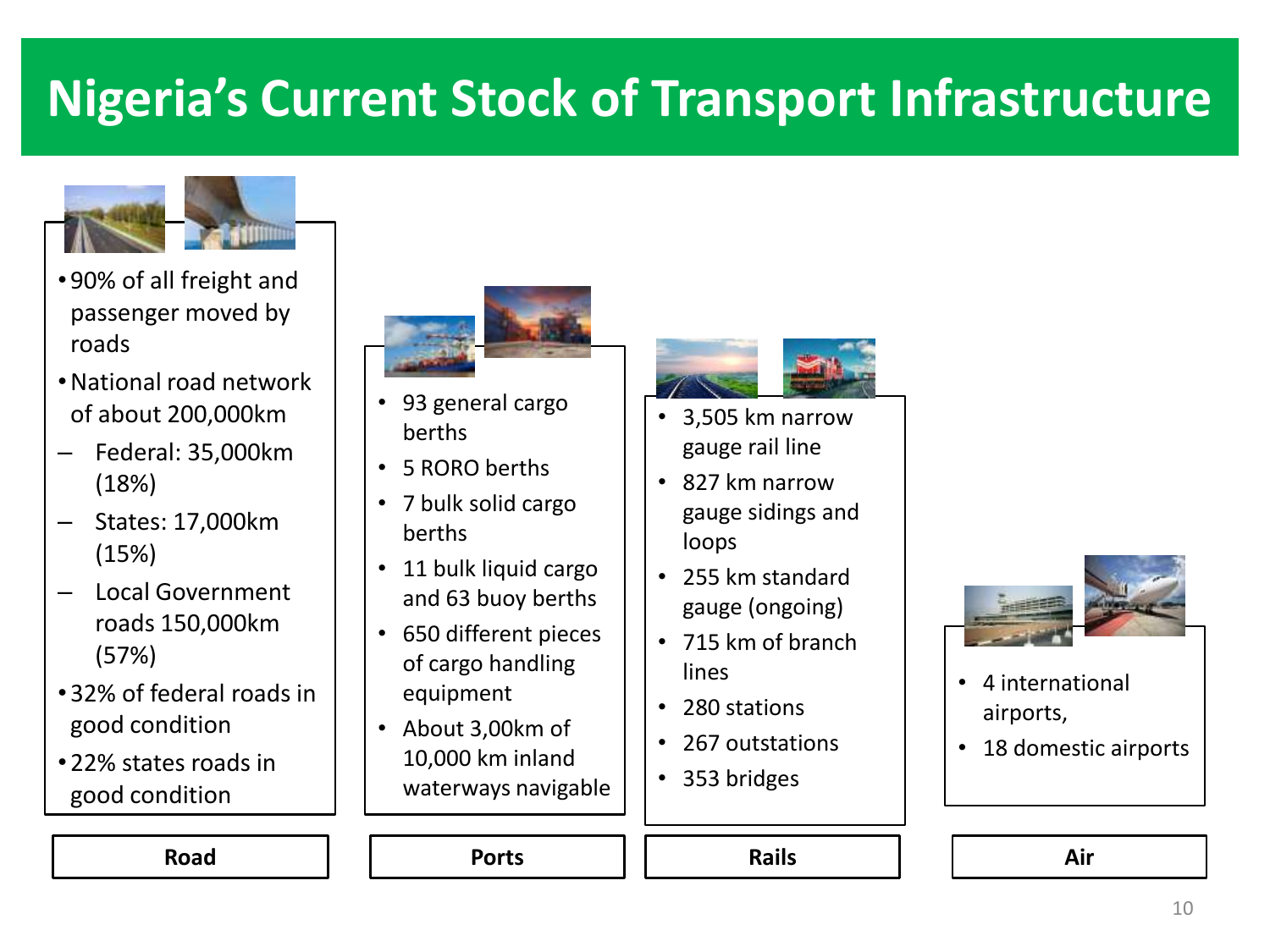## **Nigeria's Current Stock of Energy Infrastructure**





- 36.6 billion barrels
- 182.8 trillion cubic feet gas
- 445,000 bpd installed refining capacity
- 5,120 km NNPC pipeline network
- 258 tanks in 22 depots with a combined holding capacity of 2.6 billion litres

- Installed generation capacity of ~7,000 MW
	- 70% gas-fired
	- 30% hydro
- 3,500- 4,500 MW capacity utilization currently
- 20 small private generation plants
- 9 private plants under construction

•5,524 km of 330 kV transmission lines •6,802 km of 132 kV lines. •32 330/132 kV substations •96% of installed capacity of the 330/132 kV transmission network

- 37,173km of 33 kV
- 29,055km of 11 kV
- 70,799km of 0.416 kV
- 102 Nos 132/33/11 kV substations
- Combined installed transformation capacity of 9,130 MVA
- 94.1% of installed transmission capacity

**Oil & Gas Power (Generation) Power (Trans. & Dist.)**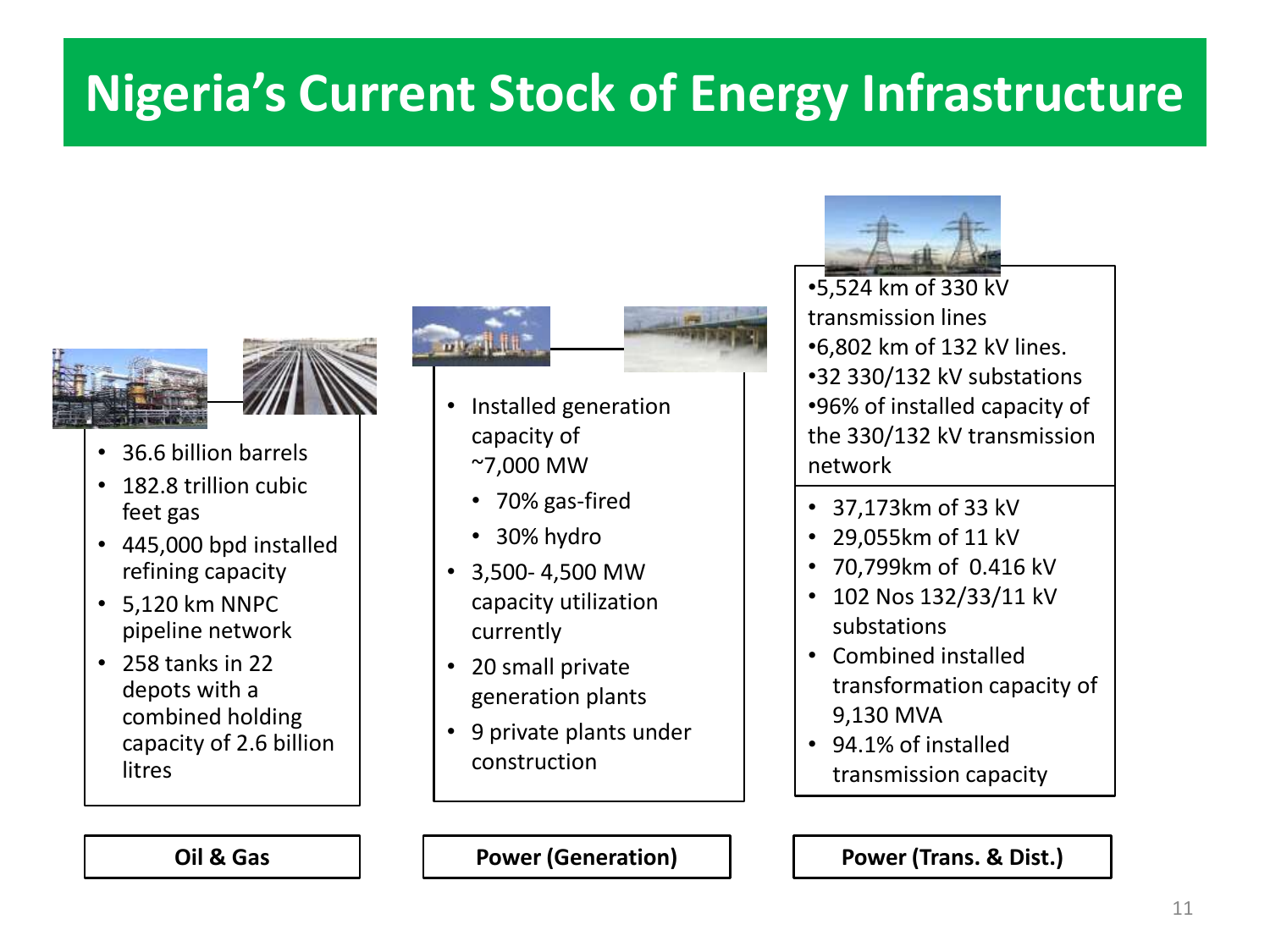#### **Nigeria's Current Stock of ICT, Water & Agric Infrastructure**





- 9.8 Tbps of broadband connectivity
- 25,000 base stations microwave radios
- 169,000 km, and 35,000 km of fibreoptic cables
- Over 100 million GSM lines
- 63% mobile penetration
- 75% of all internet access is served by mobile broadband





- 14 Staple Crop Processing Centres
- 80 agro input centres
- 8 agro-processing centres
- 18 agro-industrial estates
- 6 export crop handling, preservation and conditioning centres
- More than 200 dams
- Dams combined storage capacity of  $34$  hm<sup>3</sup>
- Dams irrigation capability of 500,000 ha of land
- Only 300,000 ha of 3.1 million ha of irrigable land)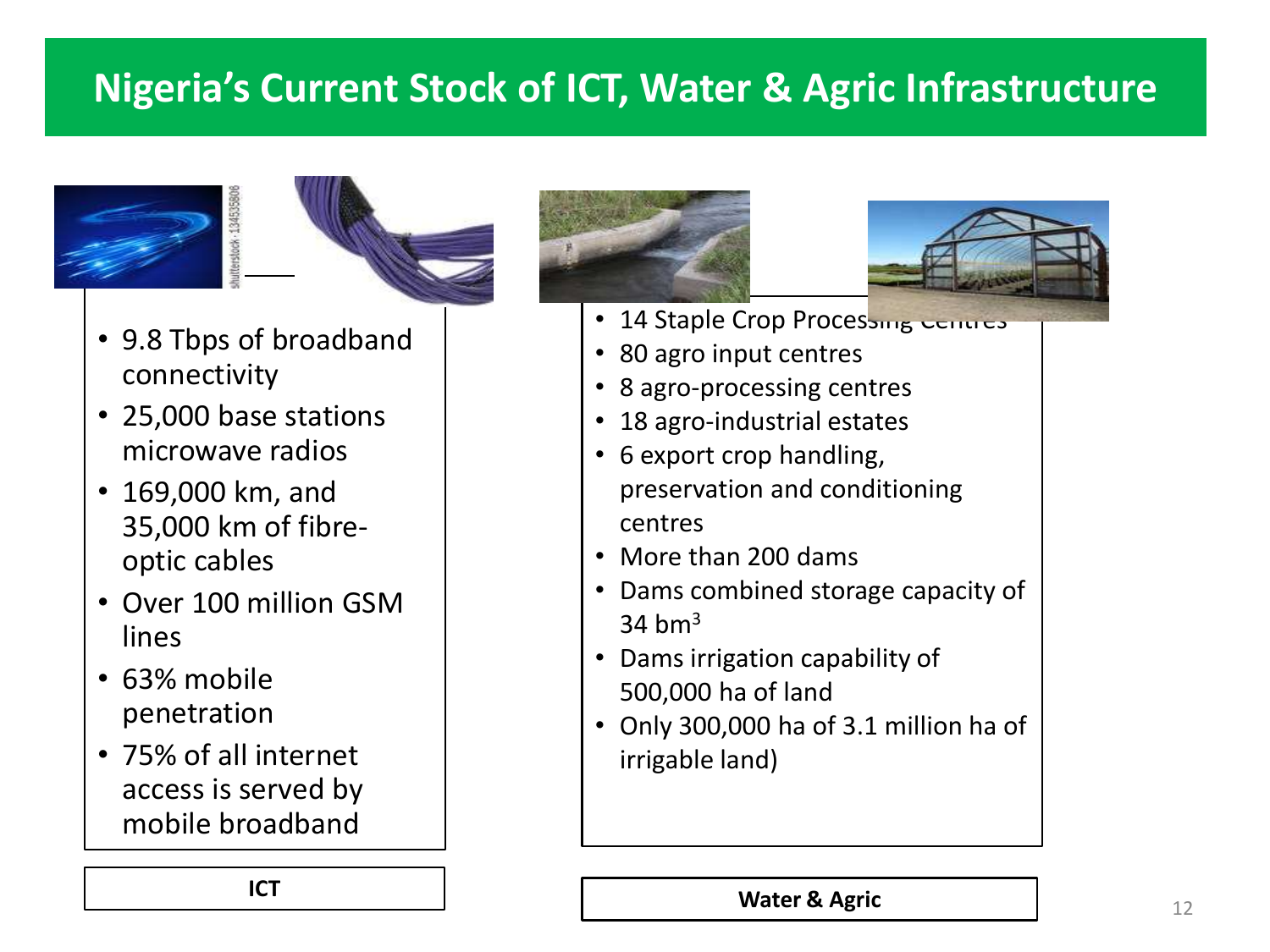### **Current Stock of Infrastructure: Nigeria and Comparator Countries**

|                                        | Key metrics                                   | Benchmarks |       |               |              |
|----------------------------------------|-----------------------------------------------|------------|-------|---------------|--------------|
| Transport                              | Km road per 100 square km<br>$\mathbf{u}_i$   | 21         | 101   | 21            | 240          |
| Energy                                 | Consumption per capita (kWh)                  | 136        | 498   | 2,384         | 4.803        |
| <b>ICT</b>                             | Mobile phone penetration (percent)            | 68         | m     | 135           | 140          |
| Social<br>Infrastructure               | Number of hospital beds per<br>100,000 people | 5          | 9     | 24            | 28           |
| Housing and<br>Regional<br>Development | Houses per 100 people                         | 7          | 19    | 30            |              |
| Vital<br>Registration<br>and Security. | Number of policemen per 100,000<br>people     | 205        | 130   | 282           | 317          |
| Agriculture,<br>Water and<br>Mining    | Access to sanitation (percent).               | 31         | 34    | 79            | 79           |
|                                        |                                               | Nigeria    | h dia | <b>Brazil</b> | South Africa |

SOURCE: World Bank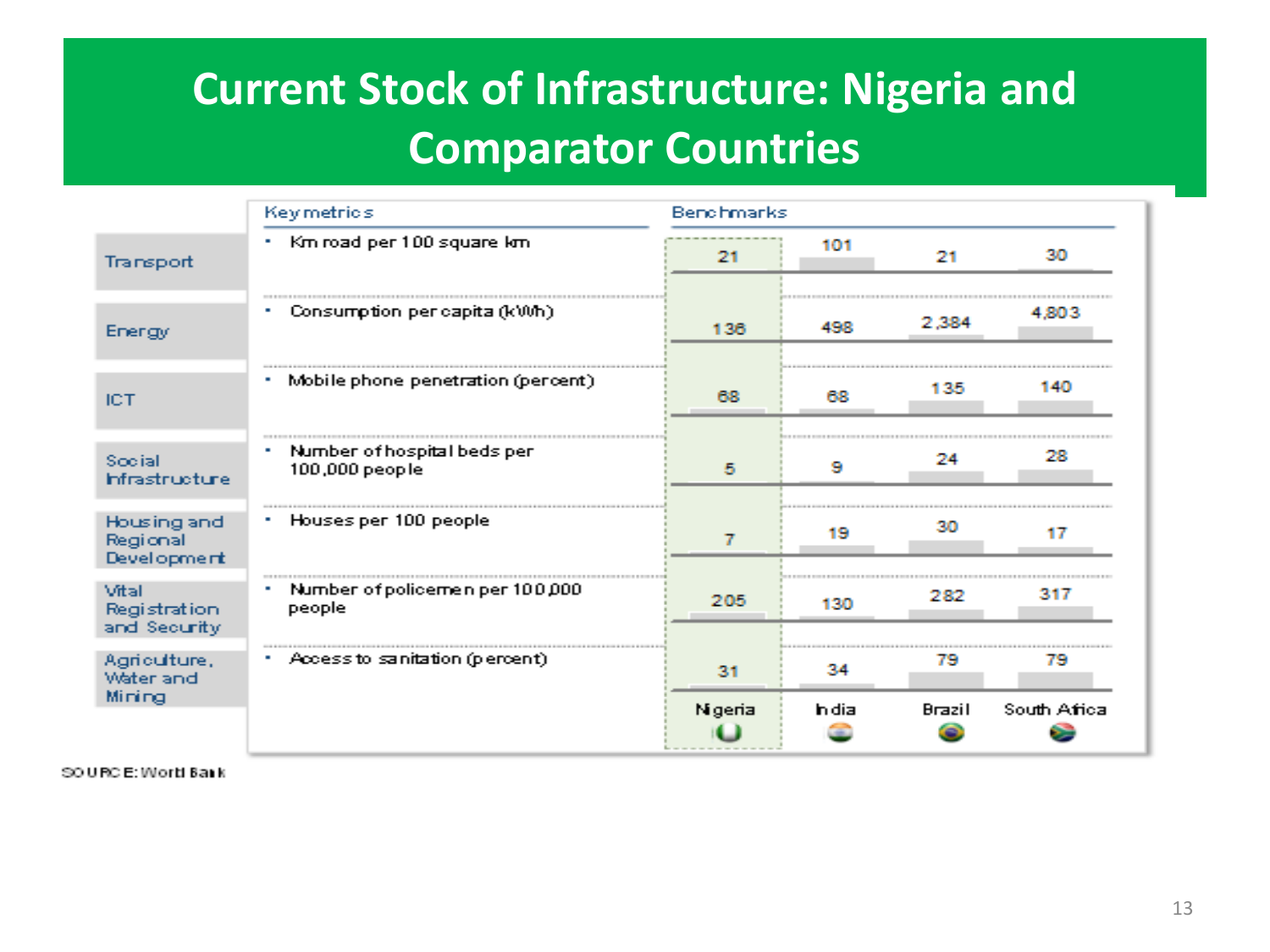#### **Fig 1: Core infrastructure stock as % of GDP: Nigeria and Comparator Countries**



1 Excludes Russia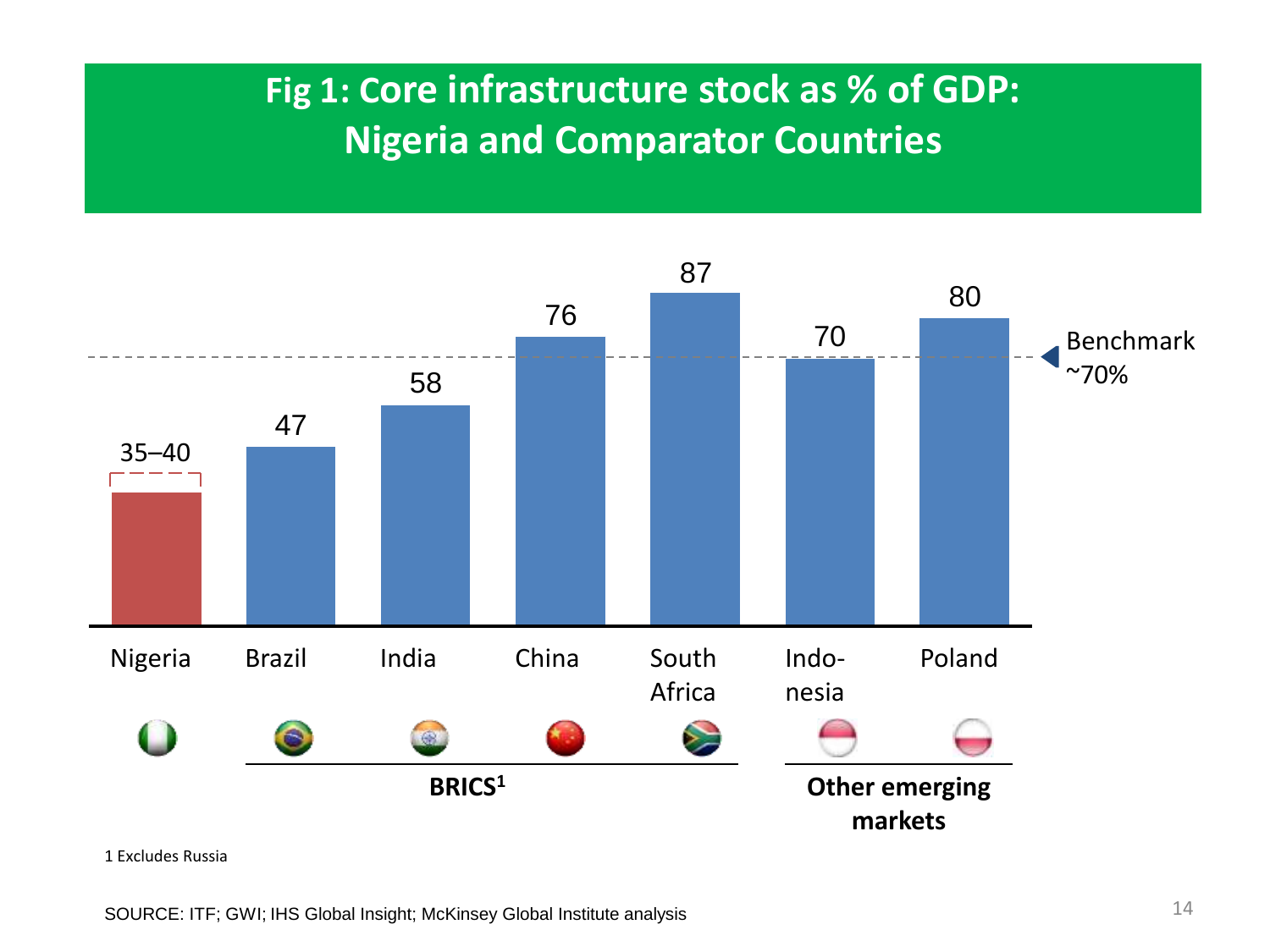## **Highlights of NIIMP Document**

- A capital allocation framework for 30 years (2014-2043)
- Infrastructure investment spreads across all the 6 geopolitical zones in the Federation
- Intends to increase Nigeria's core infrastructure stock as % of GDP from 35-40 to 70 by the year 2043
- Identifies investment required to bridge the existing infrastructure gap
- Infrastructure spending to increase reasonably
	- From the current 3-5% of GDP to an average of 9% over the 30 year period
	- About 2% of the GDP to be spent on maintenance of infrastructure

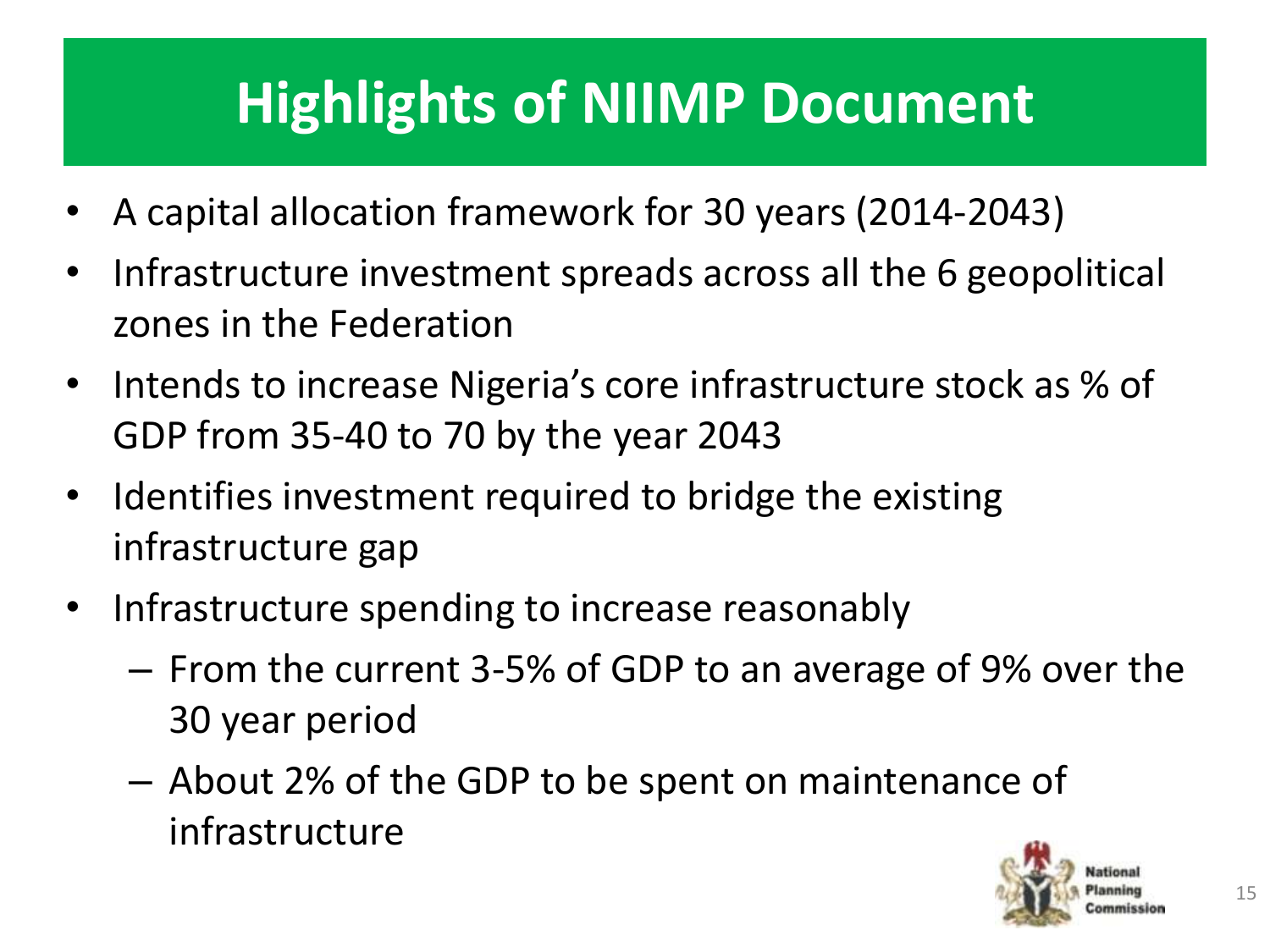## **Highlights of NIIMP Document (cont.)**

- Coverage/scope
	- Core (energy, transport, ICT and water)
	- Non-core (housing, agriculture, mining, social, vital registration and security)
- Investment of over USD2.9 trillion required (Fig 2)
- Allocation by asset class, prioritizes energy and transport (Table 1)

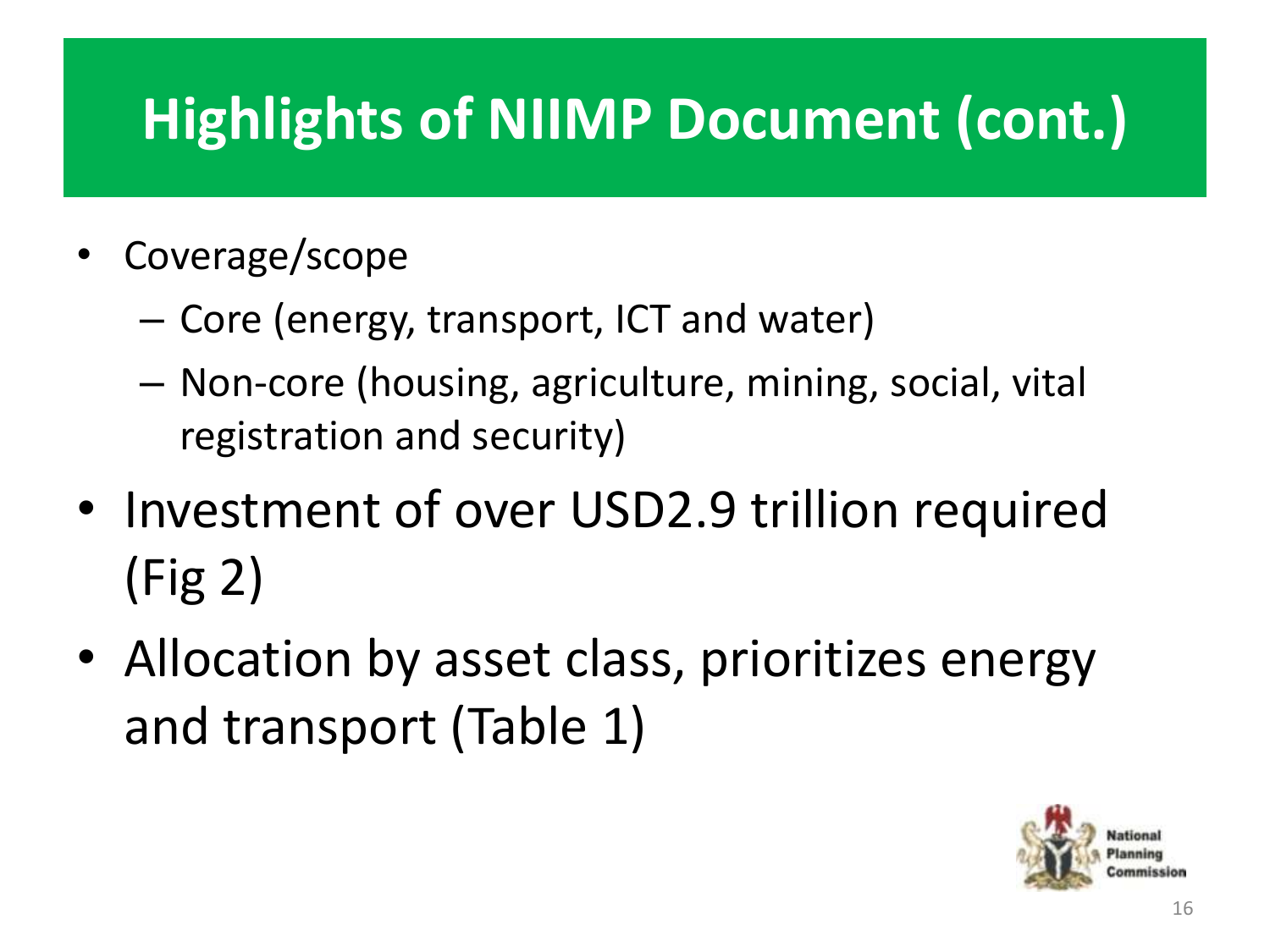### **Table 1: Allocation by Asset Class**

| <b>Sector</b>                     | <b>Allocati</b><br>on<br>(USD) | % of<br><b>Total</b> | <b>Priorities</b>                                                                                                                                                                                                                                                                     |
|-----------------------------------|--------------------------------|----------------------|---------------------------------------------------------------------------------------------------------------------------------------------------------------------------------------------------------------------------------------------------------------------------------------|
| Energy                            | 900<br>billion                 | 31%                  | •Continued growth of generation capacity<br>•Growth in transmission infrastructure<br>•Construction of supporting gas infrastructure<br>·Increased refining capacity.                                                                                                                 |
| Transport                         | 850<br>billion                 | 29%                  | •Refurbish cross-national highways<br>•Expand regional road network and linkages to other modes of transportation<br>•Construction and rehabilitation of major rail links<br>•Renovation and upgrading of main airports<br>·Inland waterways<br>•Urban transportation in major cities |
| Agric, Water &<br><b>Mining</b>   | 350<br>billion                 | 12%                  | .Water supply and irrigation<br>*Development of staple crop processing zones, agro-industrial parks, as well as<br>agricultural processing facilities,<br>.Reviving the basic mining infrastructure.                                                                                  |
| <b>ICT</b>                        | 300<br>billion                 | 10.5%                | *Expansion of mobile network capacity<br>*Expansion of broadband fiber optic network                                                                                                                                                                                                  |
| Housing & Regional<br>Development | 300<br>billion                 | 10.5%                | • Increasing the number of housing units to close the current and projected housing deficit                                                                                                                                                                                           |
| Social Infrastructure             | 150<br>billion                 | 5%                   | •Construction of facilities for education, hospitals, women and youth development and<br>sports                                                                                                                                                                                       |
| Vital Registration &<br>Security  | 50<br>billion                  | 2%                   | •Establish a national vital registration system<br>•Construct ion and rehabilitation of facilities for all security institutions                                                                                                                                                      |
|                                   | 2,900                          | 100%                 | 17                                                                                                                                                                                                                                                                                    |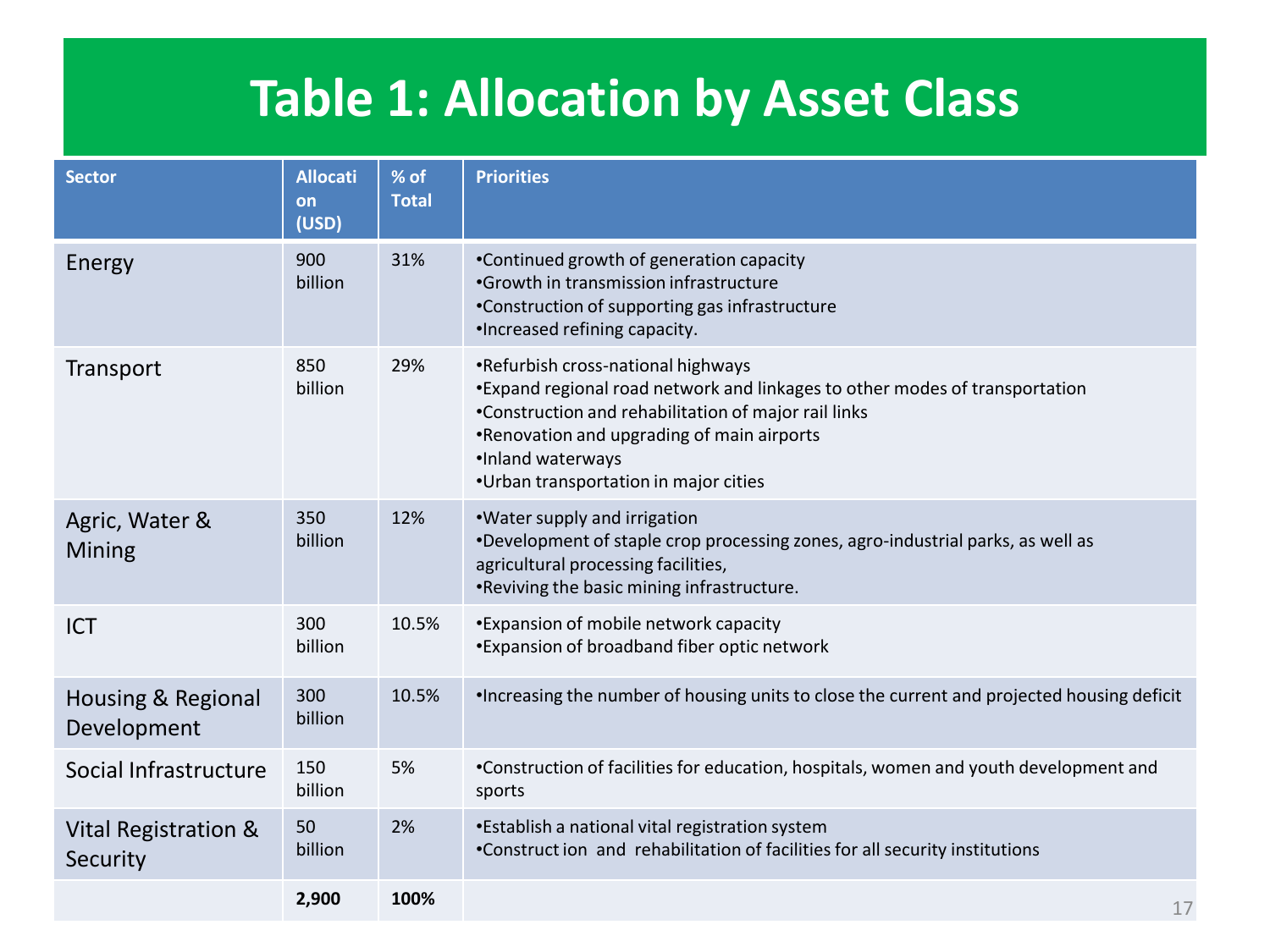#### **Fig 2: Annual Investment Required in USD billions**

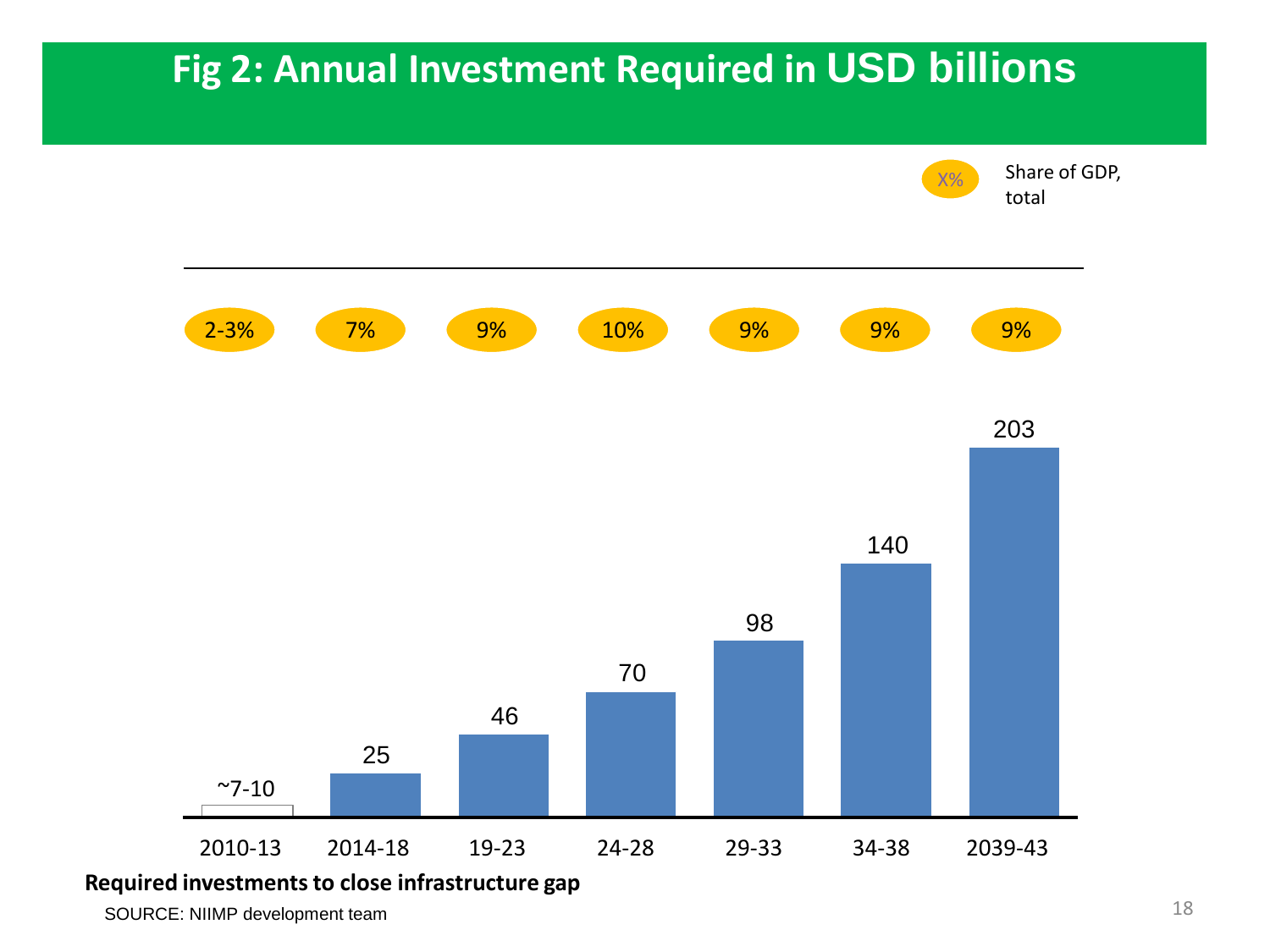### **NIIMP's 5-years Operational Plan (2014-2018)**

- Contains FG priority projects for the first five years
- Total investment: USD 127.5 billion
- Investment priorities in Energy, Transport, Social Infrastructure, and Housing & Regional Development are top priorities (Fig 3)

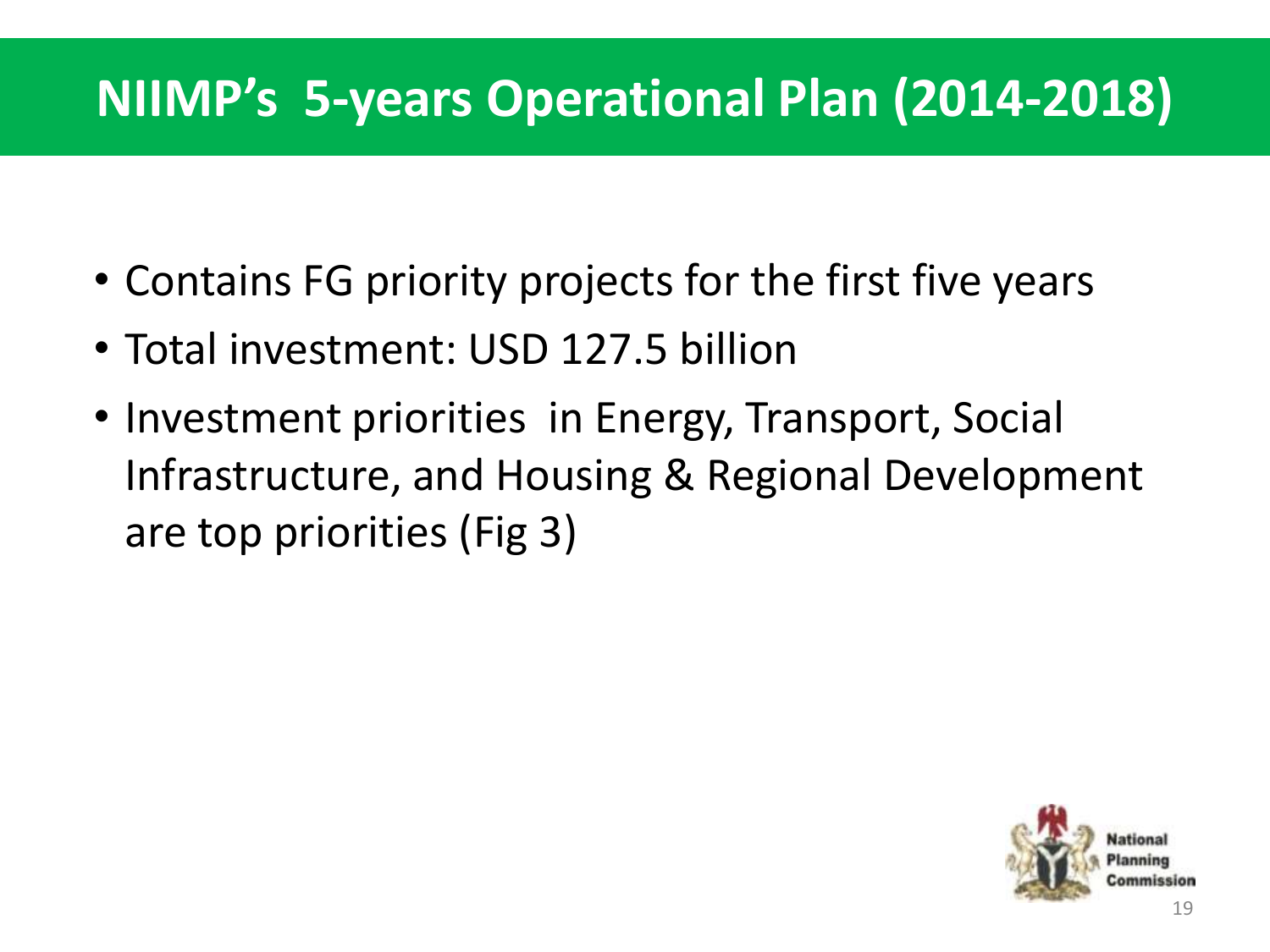### **NIIMP's 5-years Operational Plan (2014-2018)**

- Public sector (FG and sub-national governments) investment of USD 67 billion accounts for 52% of total investment
- Potential Sources
	- USD 36 billion = Public current account
	- USD 29 billion = Public debt
	- USD 13 billion = Other sources (SWF, Pension Fund)
	- $-$  USD 10-20 bn = PPPs
- Private sector to account for the remaining 48%
- States are expected to emulate FG to formulate 5-year Operational Plan for the State Integrated Infrastructure Master Plan (SIIMP)

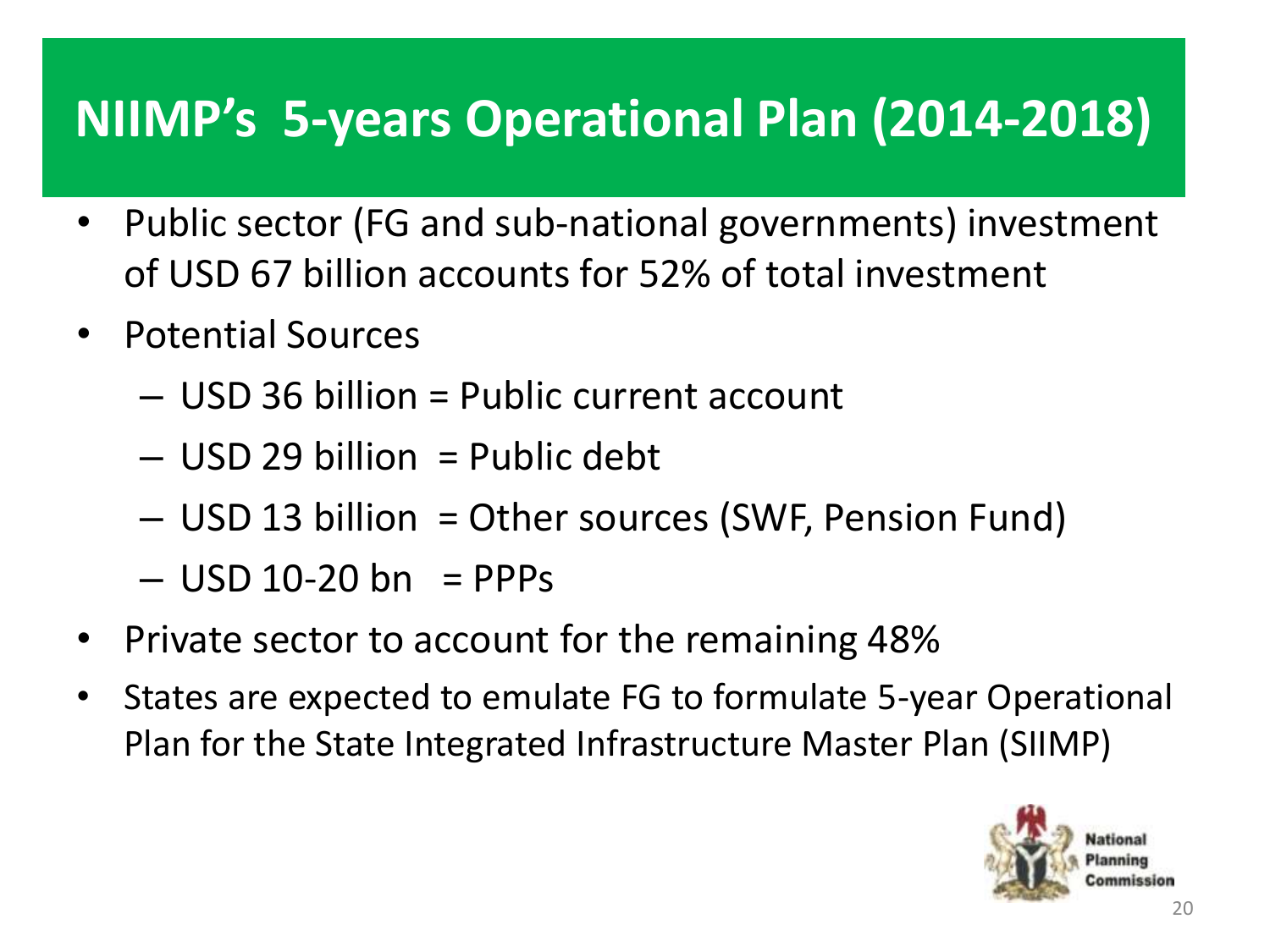#### **Fig 3: Allocation by Sector as % Total Investment (2014-2018)**

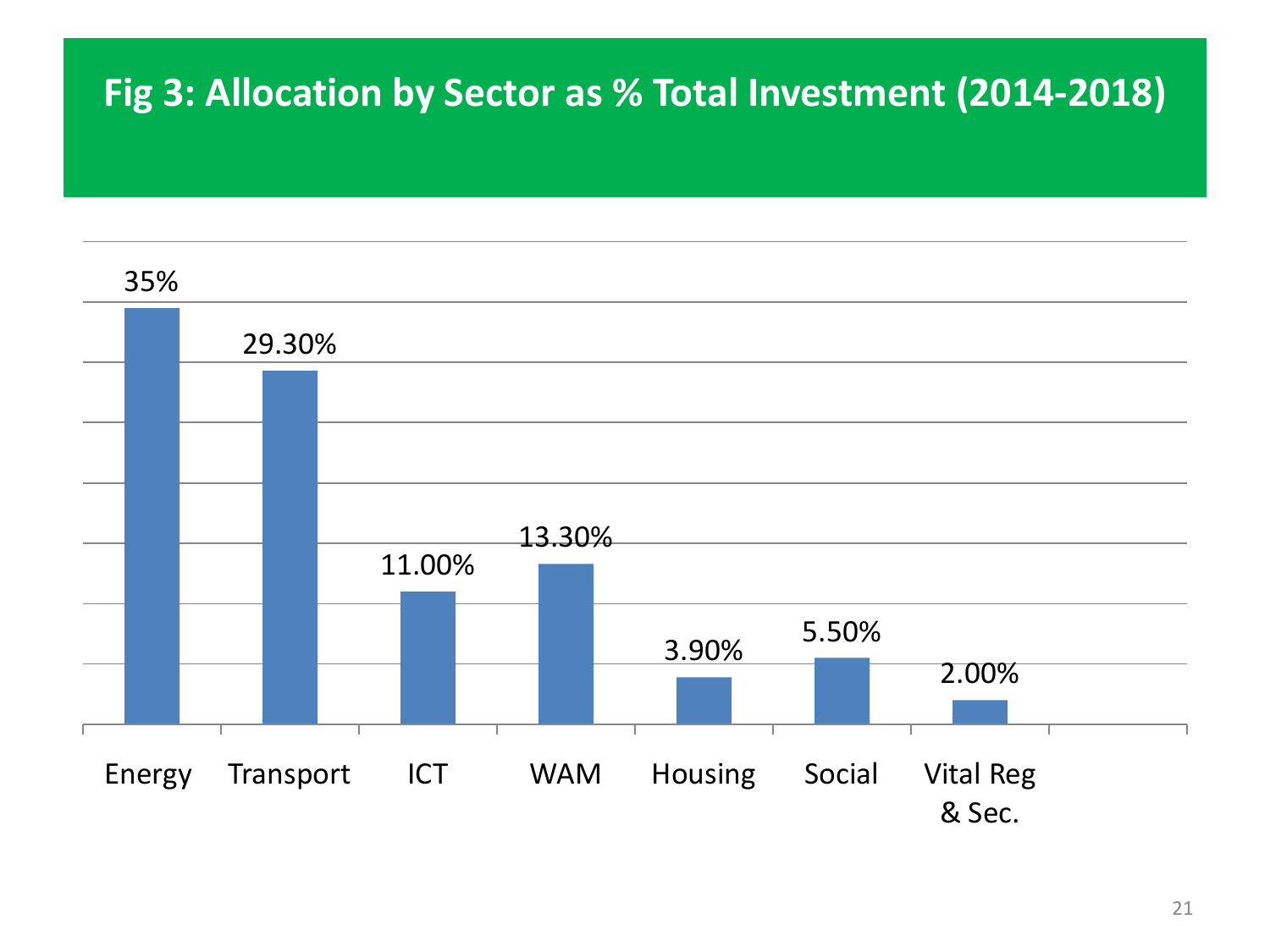## **NIIMP Implementation Strategies**

- Improving investment environment to encourage private sector participation (monetary, fiscal, etc)
- Optimizing infrastructure governance structure (Infrastructure Delivery Unit, etc)
- Evolving appropriate financing policies (CBN infrastructure financing policy, SEC initiative on securitization infrastructure financing, special intervention funds, Pension and Sovereign, etc)
- Encouraging States' collaboration
- Initiating capability building programme

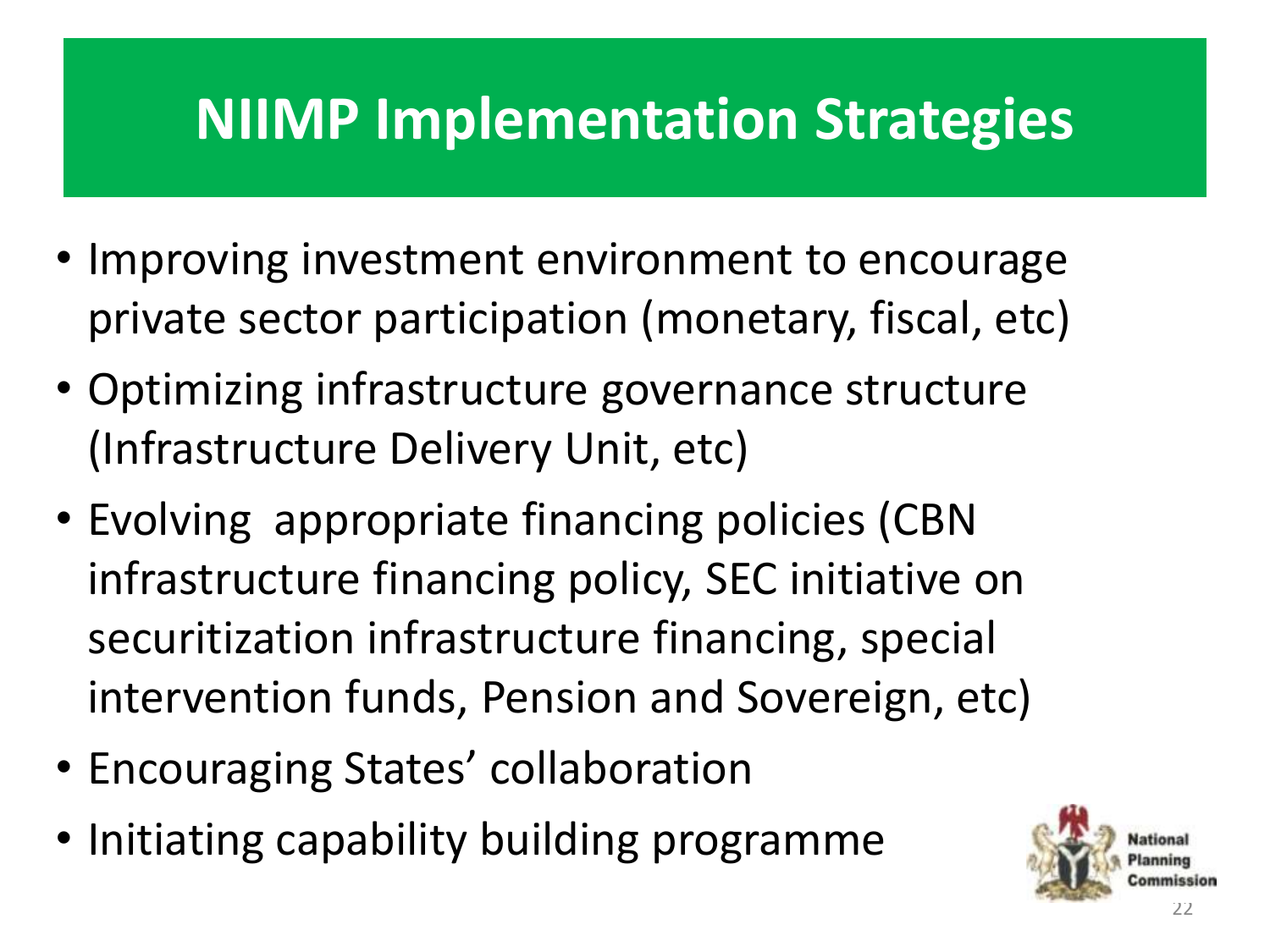## **NIIMP Implementation Strategies (cont.)**

- Strengthening engineering infrastructure (equipment, machines, technology)
- Enforcing standards
- Strengthening regulatory framework for PPP
- Evolving legal framework (NIIMP Act)
- Creating robust communication strategy
- Indentifying Quick Win projects identified for inclusion in 2014 FGN budget (e.g. construction of 28 new dams, 12 irrigation facilities, feasibility coal-fired power plant, dualization of Shagamu-Ore-Benin)

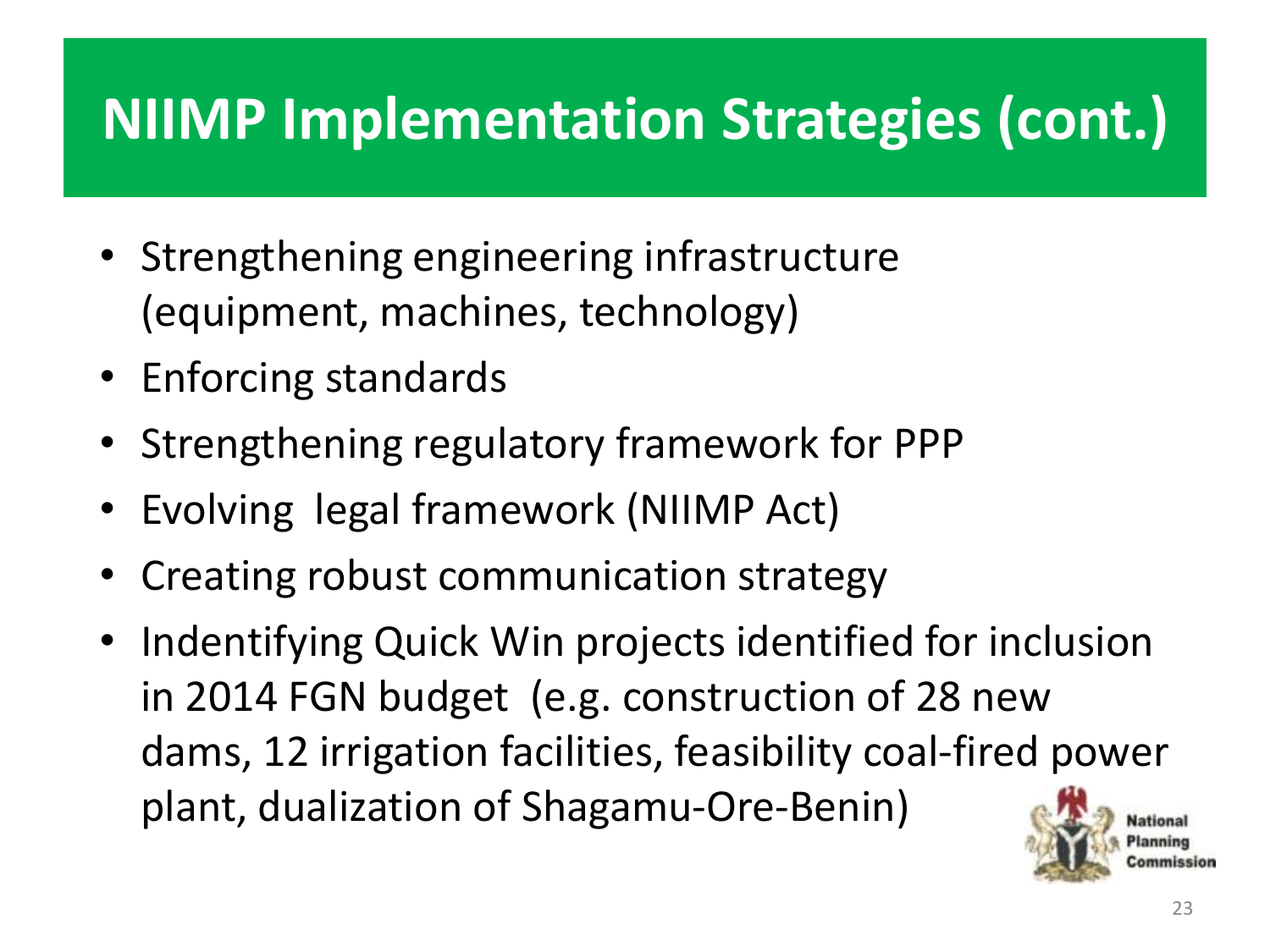## **What is Inclusive Growth?**

- Economic growth is quantitative increase in national production of goods and services over a period
- Inclusive economic growth ensures equitable access to opportunities among social classes, regions and sectors
- Provision of infrastructure is a strategy for inclusive growth

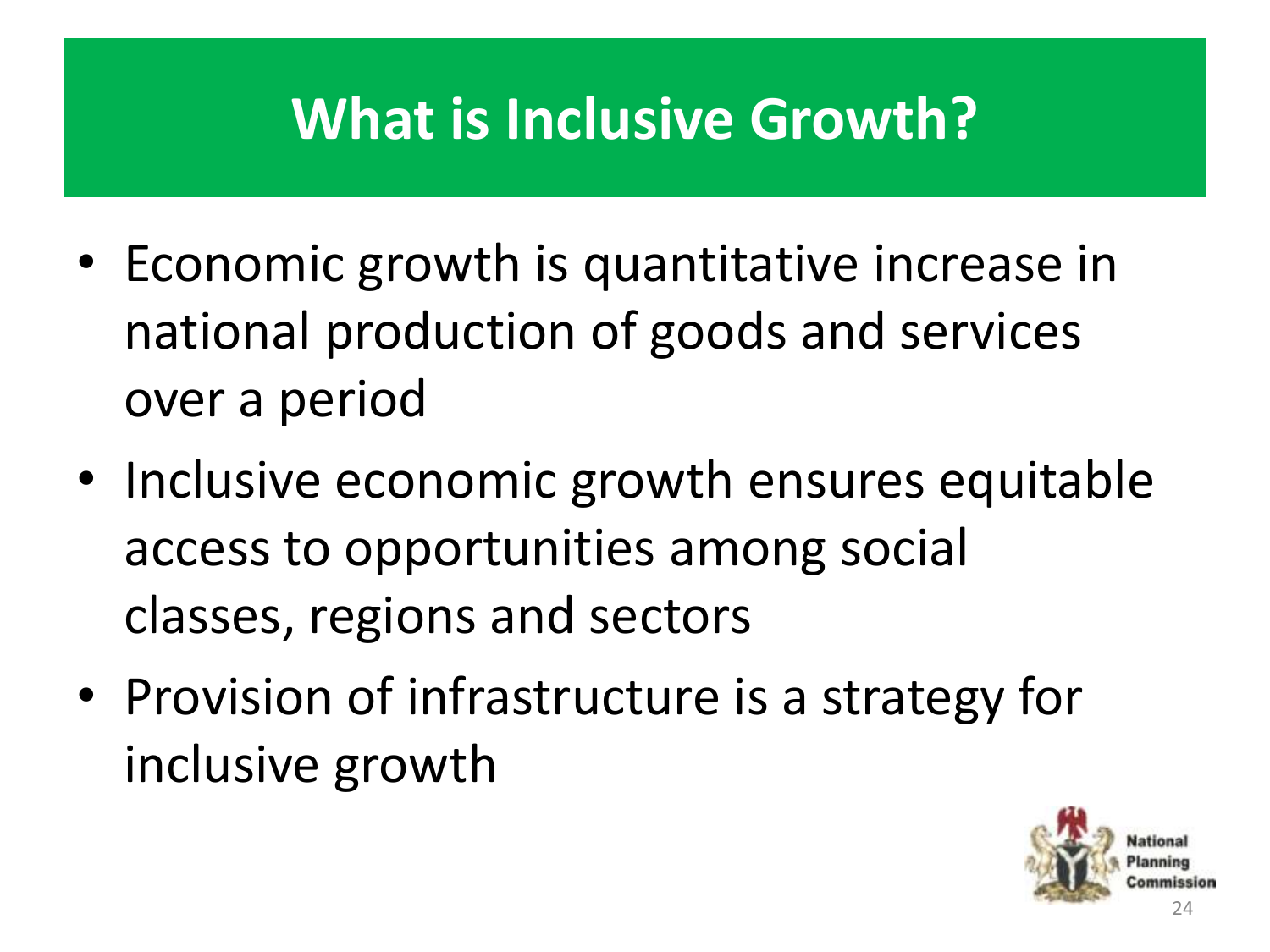- Medium to long term, well planned infrastructure investment spurs growth and improves competitiveness (WEF, 2012)
- Infrastructure development promotes economic growth, equity and poverty reduction (UN-Habitat, 2011)
- Effects of infrastructure development on inclusive growth include:
	- o Creating jobs
	- o Reducing production and transaction costs
	- o Increasing access to factors of production and market to reduce bottlenecks in the economic and poverty incidence (OECD: 2006; ADB: 2012)

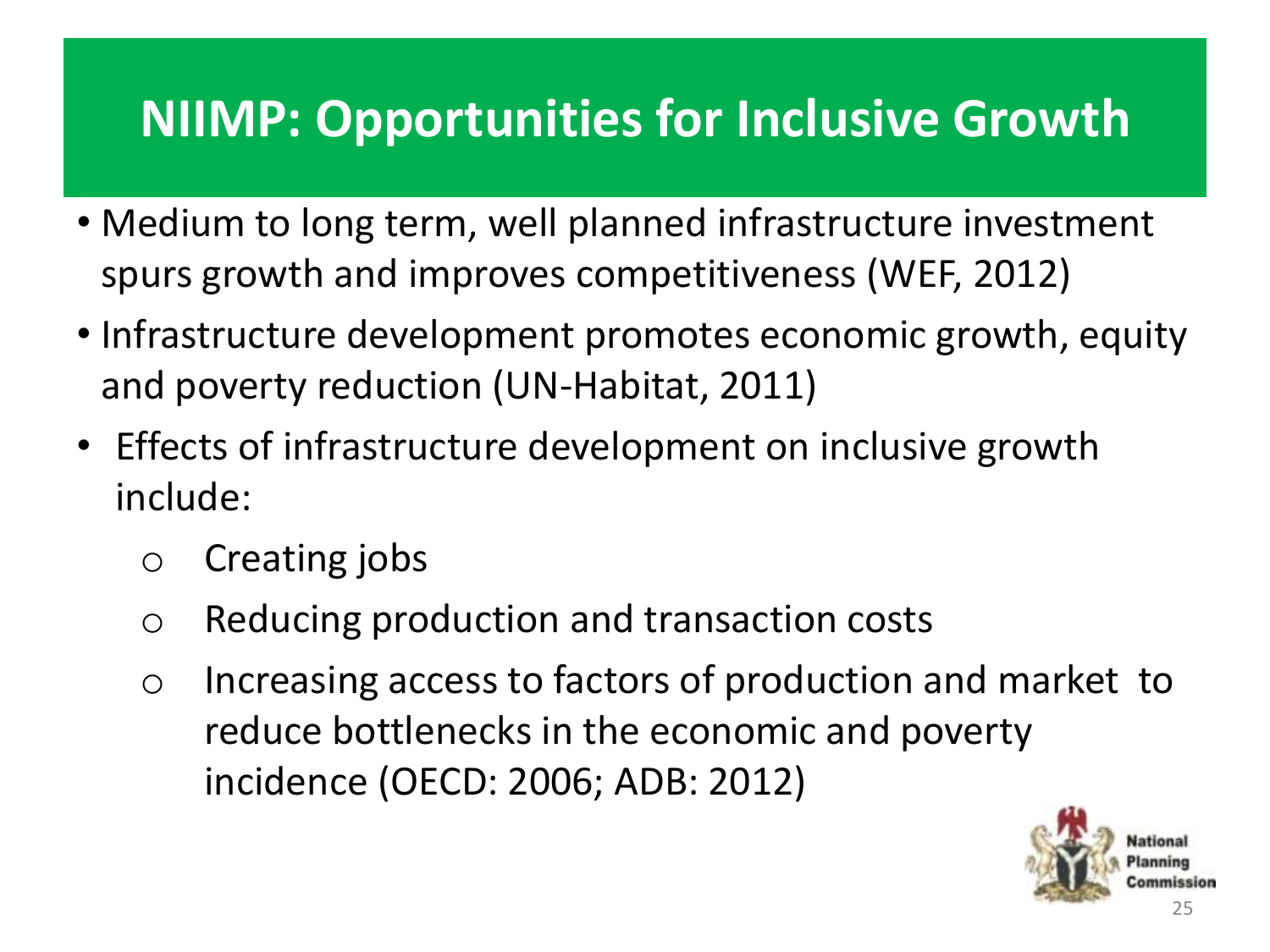- •Raising Nigeria's infrastructure endowment to Africa's middle-income countries (such as South Africa) could
	- oboost annual per capita growth by around 4 percentage points
	- oimproving Nigeria's power infrastructure will contribute up to 2 percentage points to per capita growth (World Bank 2011)

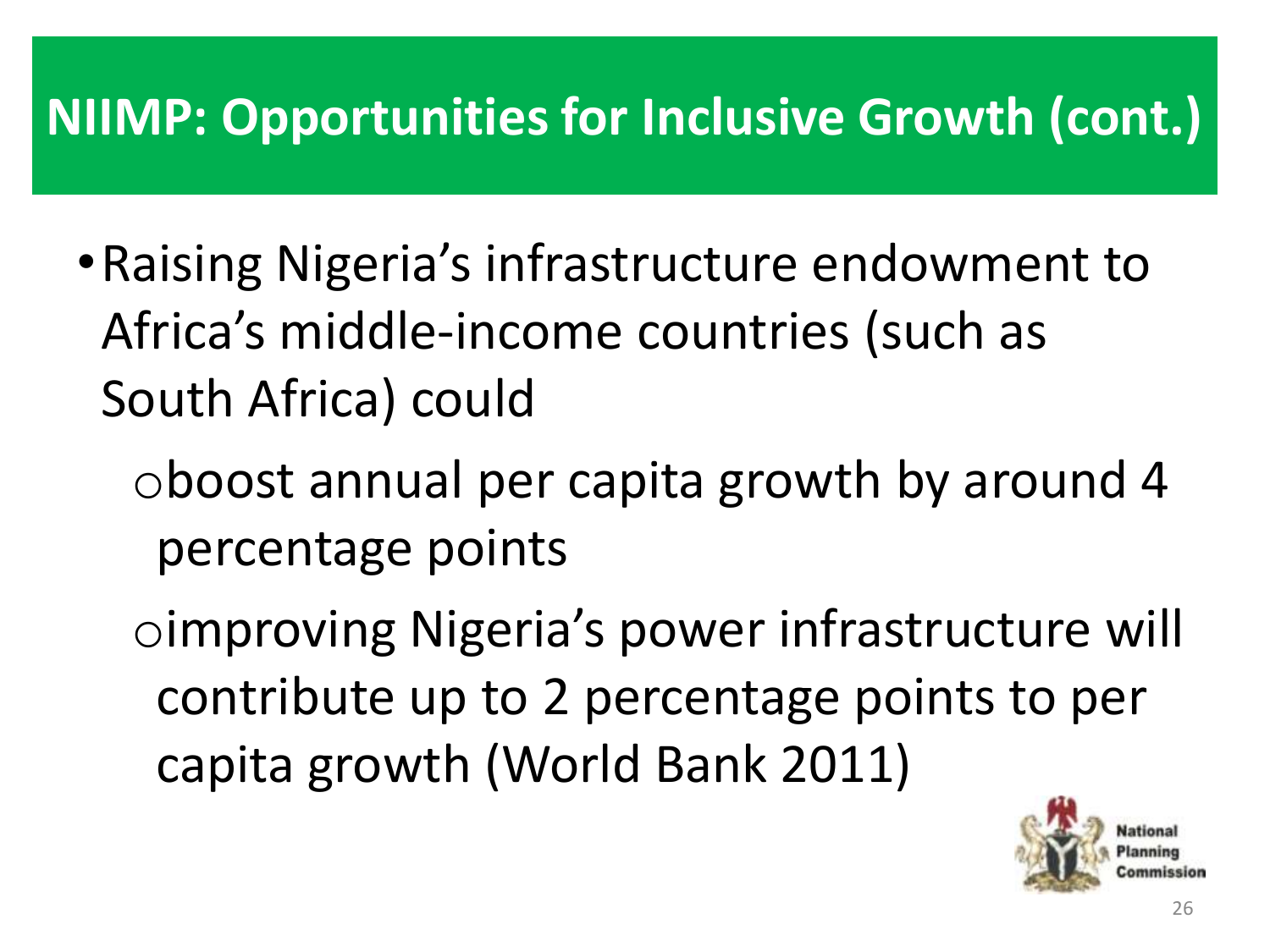- NIIMP offers the following opportunities for inclusive growth
	- Facilitate diversification of economy and generation of opportunities for improved income for millions of **Nigerians**
	- Accelerate growth of sectors with high poverty reduction impact (agriculture, mining, water, social)
	- Address spatial disparities (poverty rate, literacy, unemployment, health indices, etc) through the regional allocation framework

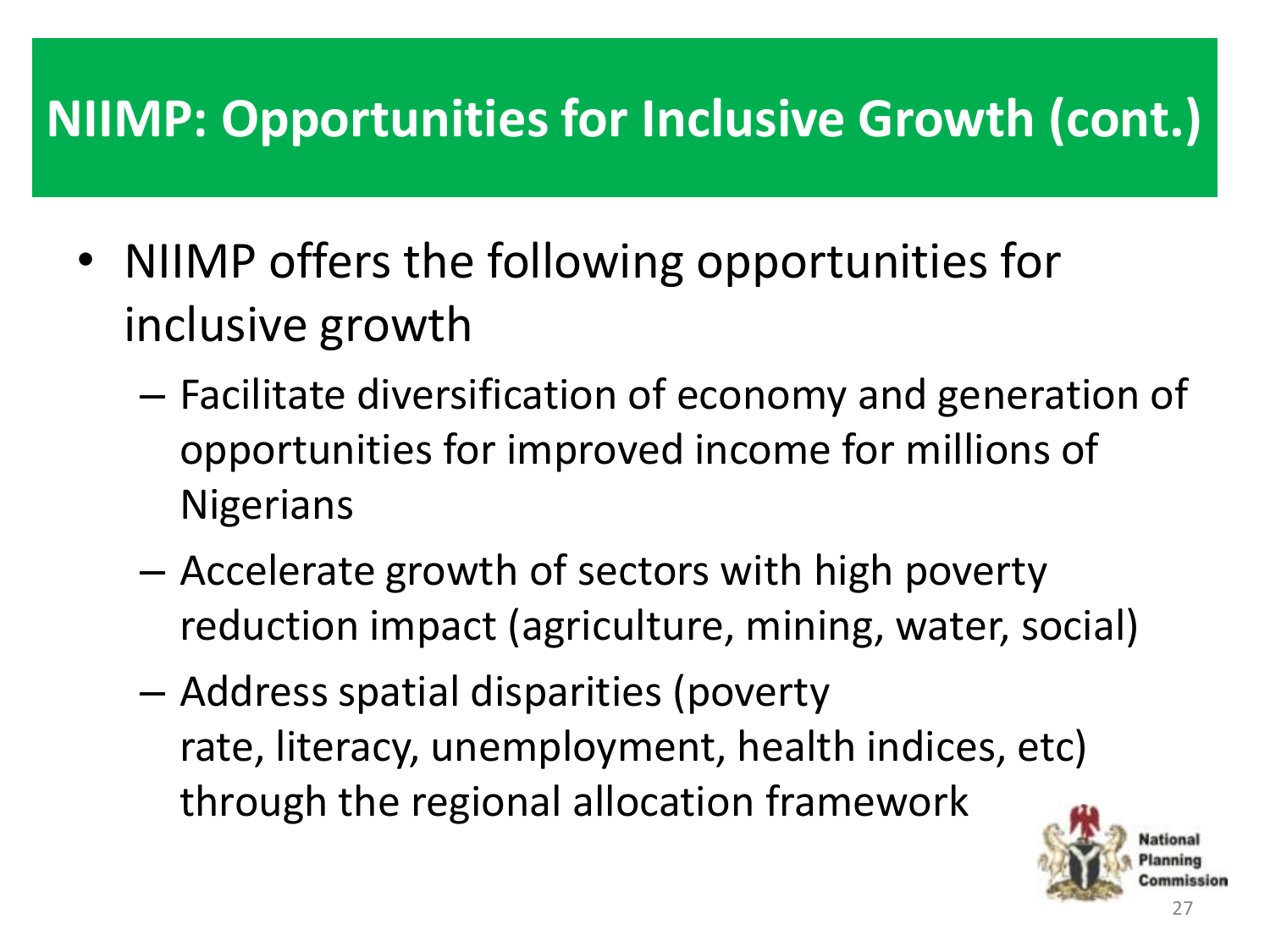### –Improve quality of life

- Access to primary healthcare to increase from 33% in 2013 to 61% in 2043
- Hospital beds per 100,000 people to increase from 53 in 2013 to 450 in 2043
- 100% access to electricity by 2043
- 100% coverage of water supply and sanitation access by 2043
- Over 30 million housing units to be provided by 2043

28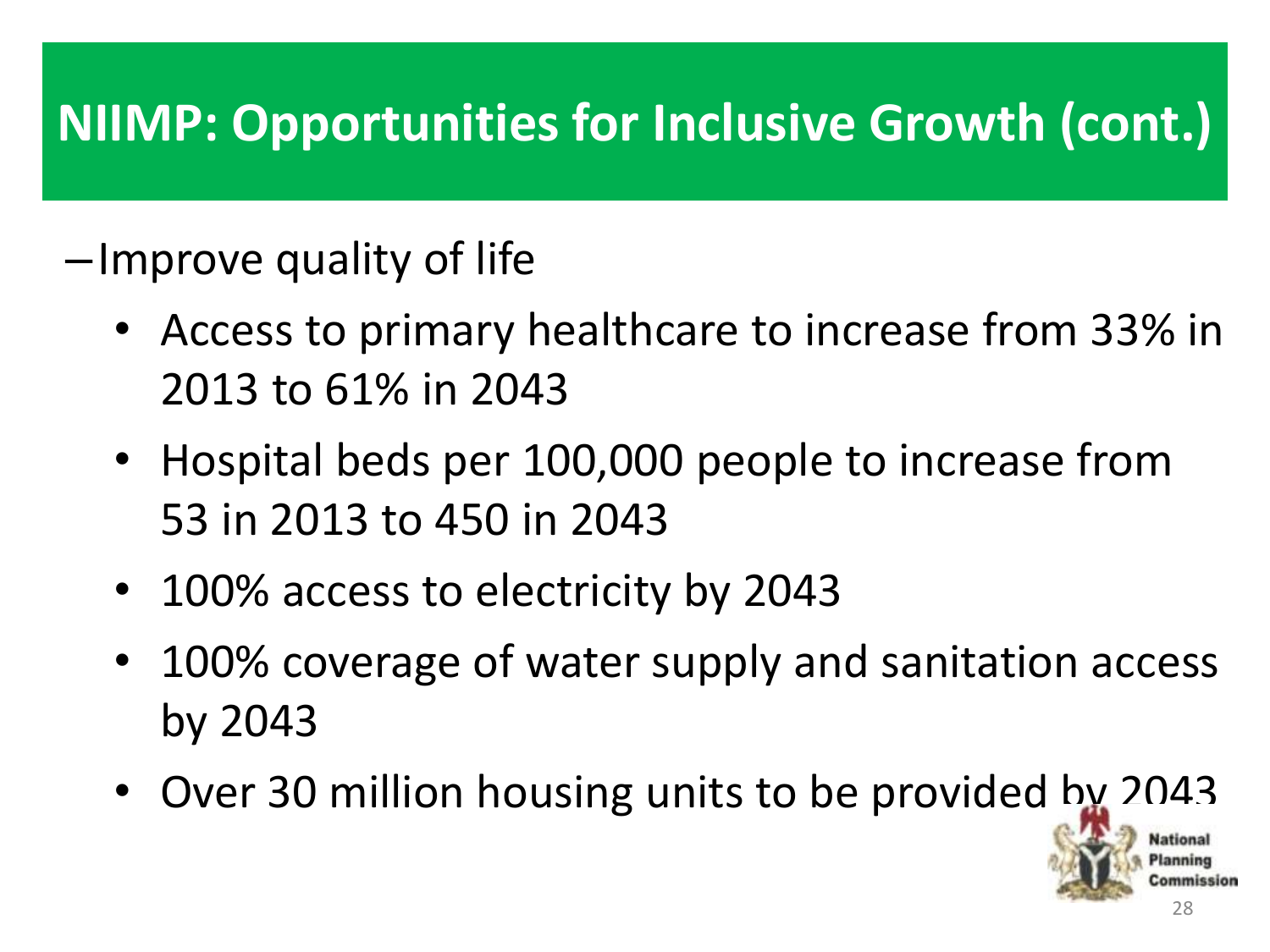#### Create Jobs

- o 600,000 additional construction workers for maintenance and expansion of infrastructure in next 5 years
- o Additional 8 million people required in next 5 years to operate expanding infrastructure
- $\circ$  20 million additional jobs in agriculture are envisaged over the next 30 years
- $\circ$  Over 5 million people to be employed with improved mining infrastructure
- o Provide reliable supply of infrastructural services to boost self-employment opportunities

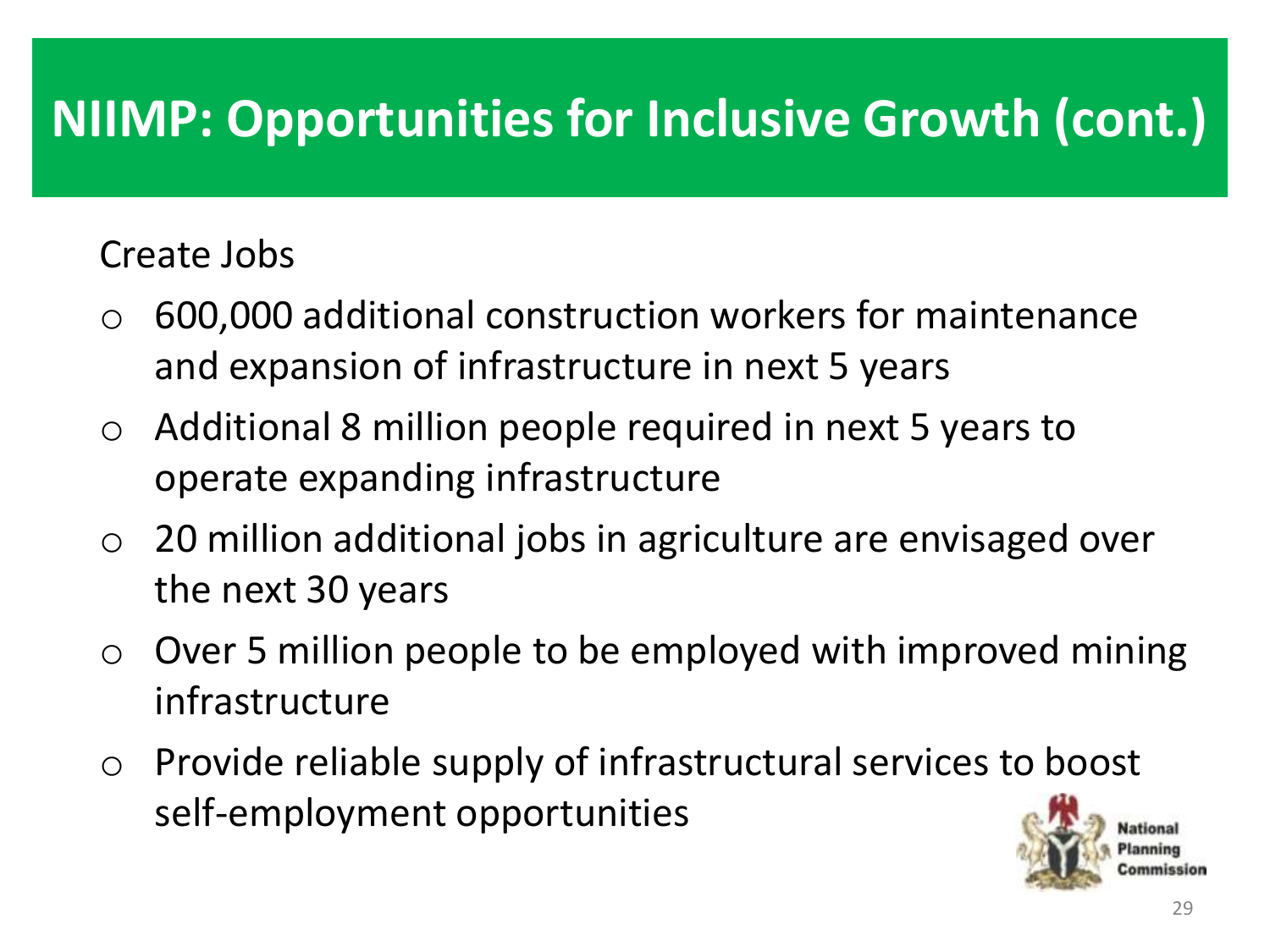# **Conclusion**

- This presentation has highlighted the features of the NIIMP and its implementation strategies
- Development and implementation of the NIIMP will facilitate opportunities for inclusive growth
- States are required to evolve SIIMPs to align with the NIIMP